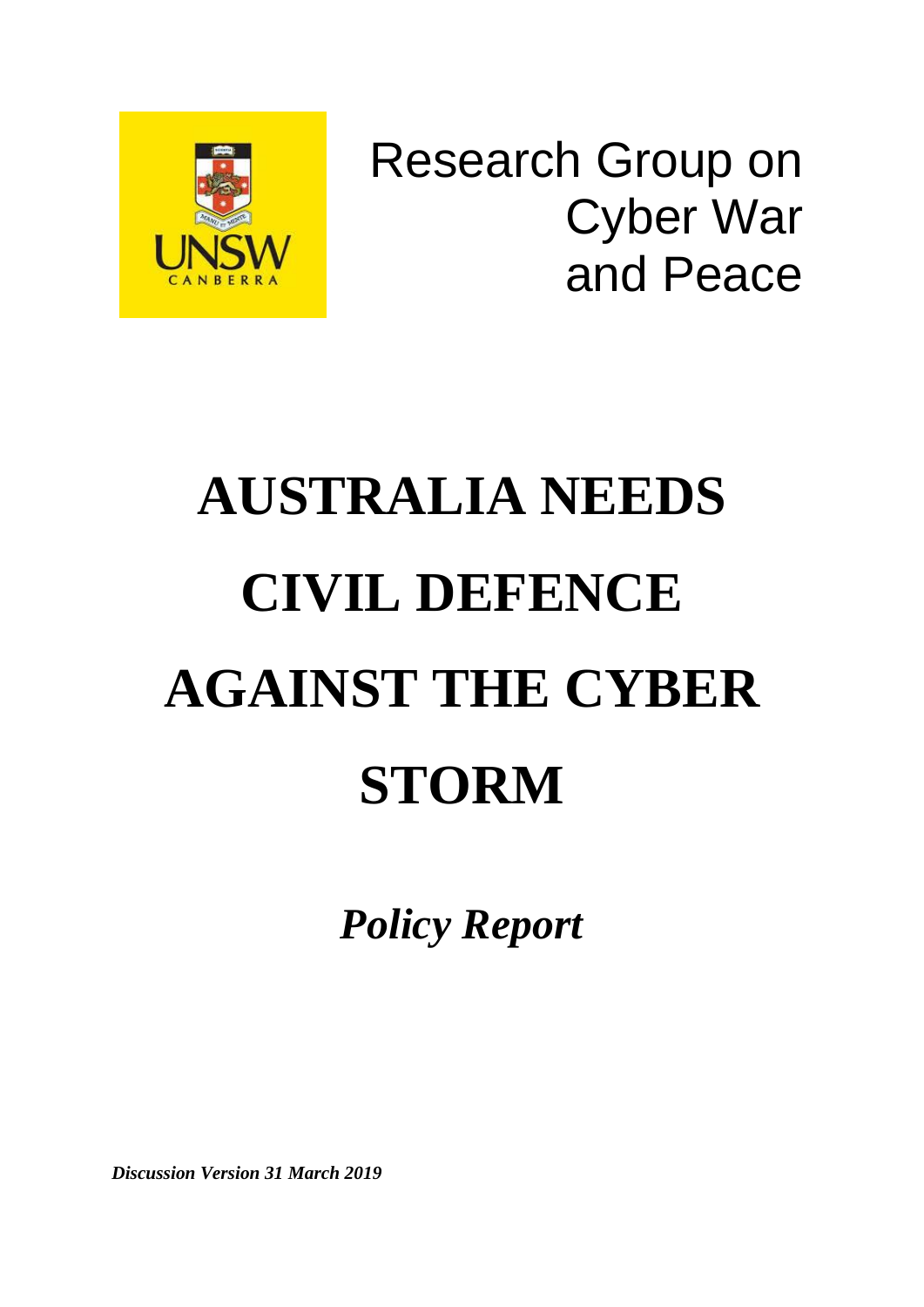#### **Executive Summary**

The report<sup>1</sup> recommends that Australia move rapidly toward a comprehensive system of cyber civil defence that does not yet exist and which will demand paradigm-changing actions and decisive leadership by key stakeholders. The recommendation is underpinned by research over more than a decade on trends in technology, the observed activity of major powers, and their active planning for wide-ranging attack on civilian infrastructure of military significance in the event of war or hostilities.

In brief, the report canvasses:

1

- 1. The need to set up a Cyber Civil Defence Force, with a disciplined structure, led by a senior commander with military combat experience, and staffed mainly by part-time volunteers.
- 2. Whatever structural solution is identified, the new investment by governments and businesses country-wide required for highly effective cyber civil defence is likely to be of the order of billions of dollars over a decade.
- 3. Establishment of a provisional National Commission for Cyber Civil Defence led by the private sector, supported by government, and with heavy representation from a wide variety of scholars.
- 4. Retirement of the current national cyber security strategy of April 2016 in favour of nine separate strategies for the following, quite distinct national needs: cyber civil defence, countering cyber crime, containing cyber terrorism, countering cyber espionage and information warfare, cyber-enabled war, protecting personal privacy and human rights online, enterprise-level cybersecurity, industry policy for the ICT sector, and human capital development for the information age.
- 5. Commissioning of various inquiries, academic research and parliamentary hearings to identify new pathways to radical institutional reform to prepare the country for cyber civil defence crises.

The report is issued in it current form for discussion purposes. The discussion version is the result of two international workshops held at UNSW Canberra on 18 and 19 February 2019. It reflects other research by at least two of its authors over more than a decade in Australia and overseas. The report begins with some background considerations and information, it analyses policy options in brief, and offers four recommendations for action. Appendix A provides summary material that allows a comparison between Australian approaches and those in the United States.

 $1$ <sup>1</sup> This report has been prepared for the purposes of discussion by several members of the Research group on Cyber War and Peace and does not necessarily reflect the views of all members of the group. The corresponding author is Professor Greg Austin, coordinator of the research group (G.Austin@unsw.edu.au). Notable contributions have been provided by Dr Gary Waters, Adam Henry and Karine Pontbriand.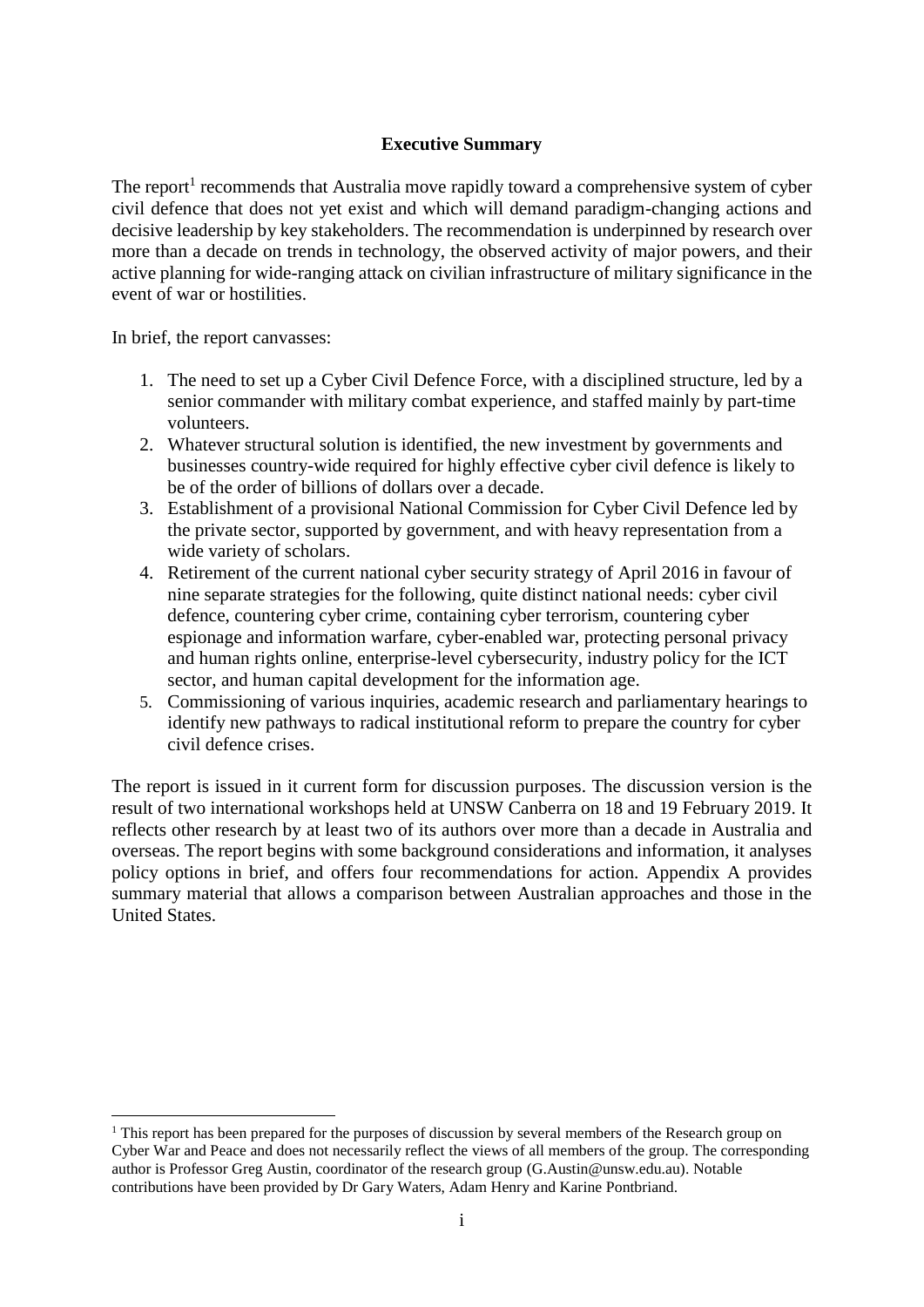#### **Context: Ten Points, Twenty Years**

- 1. On 18 February 2019, the Head of Australia's Information Warfare Division, Maj. Gen. Marcus Thompson, observed that in the event of a significant incident in Australian cyberspace, the resources needed to respond might not exist at the appropriate scale. This judgement concurs with earlier research published by UNSW Canberra and is implicit in several statements by government leaders over the past two years.
- 2. On 18 February 2019, Prime Minister Scott Morrison revealed that an unknown actor, presumed to be a foreign state, launched a cyber attack against the country's major political parties in its Parliament House.
- 3. The United Kingdom revealed in 2018 that it has plans to black-out Moscow in the event of a major crisis and exercised that during a military simulation involving kinetic and cyber operations that cost around A\$200 million.
- 4. Russia conducted cyber attacks against the critical power infrastructure of Ukraine in 2016—in "peacetime".
- 5. China regularly conducts cyber reconnaissance against civil infrastructure of potential adversary countries to support its combat operations in time of war or major crisis, including against power grids.
- 6. The United States is planning for cyber options in all phases of military operations and at all levels of command, and according to its Law of War Manual (2015) sees it as lawful in wartime to attack targets such as dams and civil nuclear power stations, including through cyber means, if military necessity dictates—"so long as it is conducted in accordance with other applicable rules, including the rules of discrimination and proportionality".
- 7. The United States launched a debilitating cyber attack on Iranian nuclear enrichment facilities beginning in 2009 and Iran retaliated two and three years later by launching debilitating attacks on U.S. banks and Saudi Aramco—in "peacetime".
- 8. Attacks on Estonia in 2007 by Russia-based hackers demonstrated the potential for cyber attacks to cripple the economy of a small country (at least temporarily).
- 9. In 1999, the United States conducted cyber attacks against the electric grid of Yugoslavia, reportedly causing simultaneous blackouts in 70 per cent of the country, through combined kinetic and cyber operations. A NATO spokesman said at the time that the Alliance had its "finger on the light switch in Yugoslavia".
- 10. For the major powers, the primary aims of cyberspace operations in or just before the outbreak of war would be the strategic decapitation of the adversary's national command and control and/or cyber disruption of deployed forces and civil-military support mechanisms. This could include government communications to sub-national governments and authorities, and civil communications of many sorts (such as control of trains, air traffic control, civil aircraft in flight, and infrastructure in banking, energy and water)—depending on the political character of the conflict.

#### **Background**

Since 2015, researchers at the University of New South Wales Canberra have been undertaking consultations in Australia and overseas with stakeholders and specialists on a range of cyber policy issues, ranging from sovereign R&D priorities and cyber security education through to cyber warfare and critical infrastructure protection. These consultations included three research workshops (2015, 2017 and 2019) that saw participation (*inter alia*) from the U.S. Department of Homeland Security, the U.S. Army Cyber Institute, U.S. National Defense University, the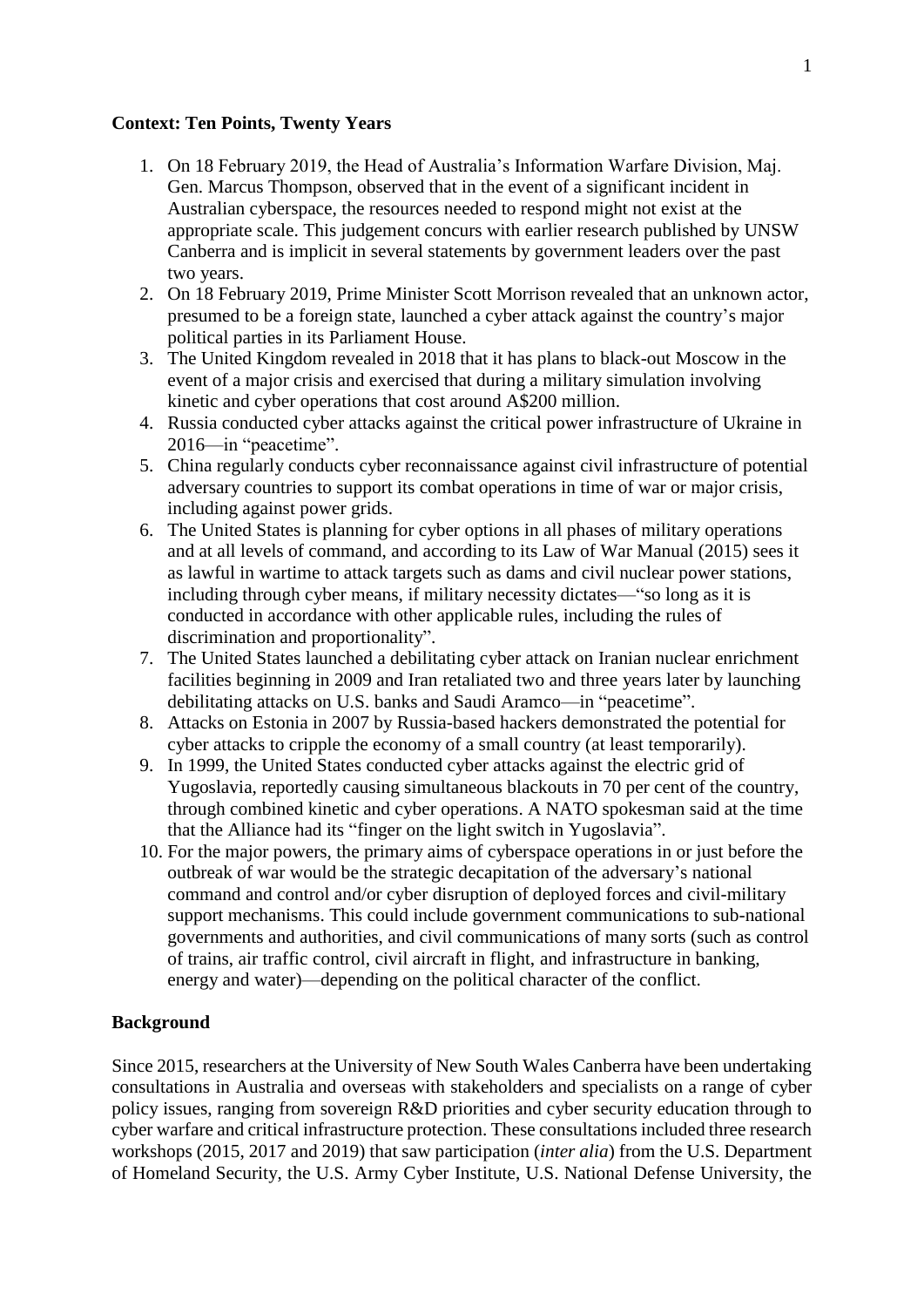NATO Cooperative Cyber Defence Centre of Excellence (CCDCOE), Australia's Department of Prime Minister and Cabinet, the Defence Science and Technology Group, the Information Warfare Division of the Australian Defence Force, leading universities in the field (Oxford University, University of California Irvine, Tel Aviv University, Melbourne University, QUT and UNSW), a range of private sector thought leaders, and government representatives (United States, United Kingdom, Canada, and New Zealand). The researchers have been steadily expanding their global research networks and partnerships as well as making a significant contribution to knowledge transfer through a unique suite of Master's degrees, demonstrated best by offering the country's only degree in cyber war and peace, an educational program available in few universities in the world. In its five years of existence, UNSW Canberra Cyber has established itself as the leading hub for interdisciplinary cyber security research in Australia.

In February 2019, the third academic workshop in the series referred to above was dedicated to the "cyber storm" and the scholars participating in that are now preparing two volumes of papers arising from that work for academic publication by a globally prominent firm.<sup>2</sup> The academic workshop over one-day was followed by a policy workshop on the more narrow subject of Australia's preparedness for a "cyber storm" event. This workshop, involving some 80 invited participants, took on the task of teasing out policy responses to complex cyber emergencies (the "cyber storm"). This policy report reflects conclusions that its authors regard as the most important for Australia arising from both the Policy Workshop and the Research Workshop, as well as by other research undertaken by the Research Group on Cyber War and Peace at UNSW.

The challenge for the deliberations was articulated by the Australian government in November 2016 when Australia's former Minister of Cyber Security, Hon. Dan Tehran, offered the first official warning that the country needed to prepare for a cyber storm, even if it was an unlikely contingency. Mr Tehan painted a picture of such an event as the cascading consequences of a single vector cyber attack (one virus). The meteorological metaphor was repeated by former Prime Minister Turnbull in 2018 and by Home Affairs Secretary in March 2019. The government has never really spelled out in any detail and in public what precisely the country would need to do to prepare for and fight through such a crisis.

The task has become more urgent in the two and half years since the original Tehan statement. A more recent view of the cyber storm sees it as the contingencies arising from protracted and complex, multi-vector, multi-wave, multi-theatre attacks against cyber assets in a time of war or in a political crisis that may escalate to war. <sup>3</sup> Such assets can include critical civil infrastructure, military C4ISTAR, computerised systems in weapons platforms, and even other civilian targets of military or national significance.

The workshop addressed several questions in separate sessions:

<u>.</u>

- Who is in charge during a cyber storm? And of what? (according to the law and policy)?
- What does advanced cyber situational awareness for a cyber storm look like?

<sup>2</sup> Provisional titles are "Civil Defence for the Cyber Storm" and "Human Capital for Security in Cyberspace".

They will be the first books on these subjects published under the leadership of Australian scholars.

<sup>3</sup> Greg Austin, [Civil Defence Gaps under Cyber Blitzkrieg,](https://www.unsw.adfa.edu.au/unsw-canberra-cyber/sites/accs/files/uploads/Cyber%20blitzkrieg%207%20Feb%202019%20CONF%20VERSION.pdf) Discussion Paper, February 2019.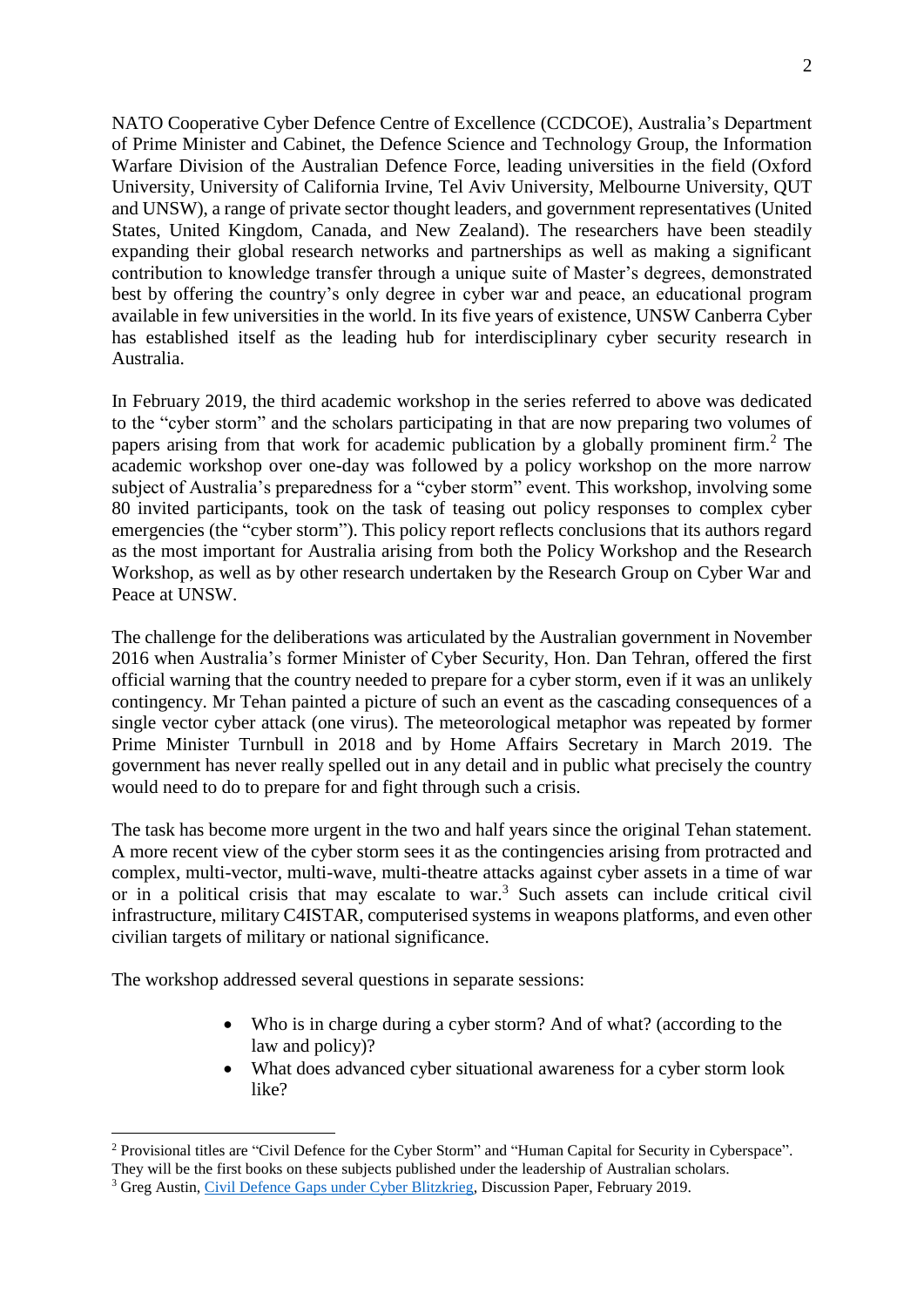- Trusted communications and information sharing systems between highly secure and unclassified domains
- Directing cyber talent and non-cyber emergency services to triage the worst local impacts. How should key stakeholders respond to these challenges of human capital formation?
- How should Australian military planners prepare for advanced technology threats?

Over the two days, the importance of these subjects was reinforced by the presentations and participation of thought leaders from government, the armed forces, industry and academia. The excellent international participation was another measure of the high relevance of the discussion, as was significant media coverage in Australia of several ideas and material presented. We would like to acknowledge the contribution of session chairs in the Policy Workshop, especially Mr Bryan Cunningham, Executive Director of the Cyber Security Policy and Research Institute at the University of California Irvine; Commander Michael Widman USN, Head of Strategy at the NATO CCDCOE; and Dr Paul Barnes, Head of the Risk and Resilience Program at the Australian Strategic Policy Institute. This report does not imply their endorsement of any part of the content.

This policy report is not a record of the discussions. It addresses top-level conclusions of relevance to Australia that in the opinion of the authors the discussion pointed towards. The report cannot be read as necessarily being endorsed by any of the participants save for the authors.

The report is intended to be non-partisan but it cannot be apolitical. Leaders in government, business and the education sector need to be accountable. The "cyber storm" challenge was first identified at least as early as 2006 by the United States government and since that time successive federal governments in Australia have been consistently slow to act compared with important international partners such as the United States and the United Kingdom. The report does not pretend to analyse the causes for the delay or for the constrained measures taken by these governments. It is clear, fortuitously, that 2016 was a turning point in Australia with the release of the Australian Cyber Security Strategy in April and the Defence White Paper in March of that year. Both documents committed the government to wide-ranging action, and the Federal Opposition offered its support to the measures, without any significant reservations to the policies therein.

#### **Main Conclusions**

The discussion over two days of presentations and workshops in February 2019 does not allow any other conclusion than this: Australia is not adequately prepared for a cyber storm. It has not yet made adequate investments in a range of capabilities and human capital that would help the country prepare appropriately. There are several mitigating circumstances: Australia is not alone (no country is well prepared), a cyber storm is a low-likelihood event (so we may appear to have a certain luxury of time), and Australia simply lacks the research base in public policy aspects of complex cyber crises to inform government policy. There is almost zero research available on the economic trade-offs Australian firms and agencies are making by maintaining current levels of investment and readiness for cyber crises.

With those competing considerations in mind (the art of the possible versus the science of the perfect), participants in the workshops nevertheless identified several worrying circumstances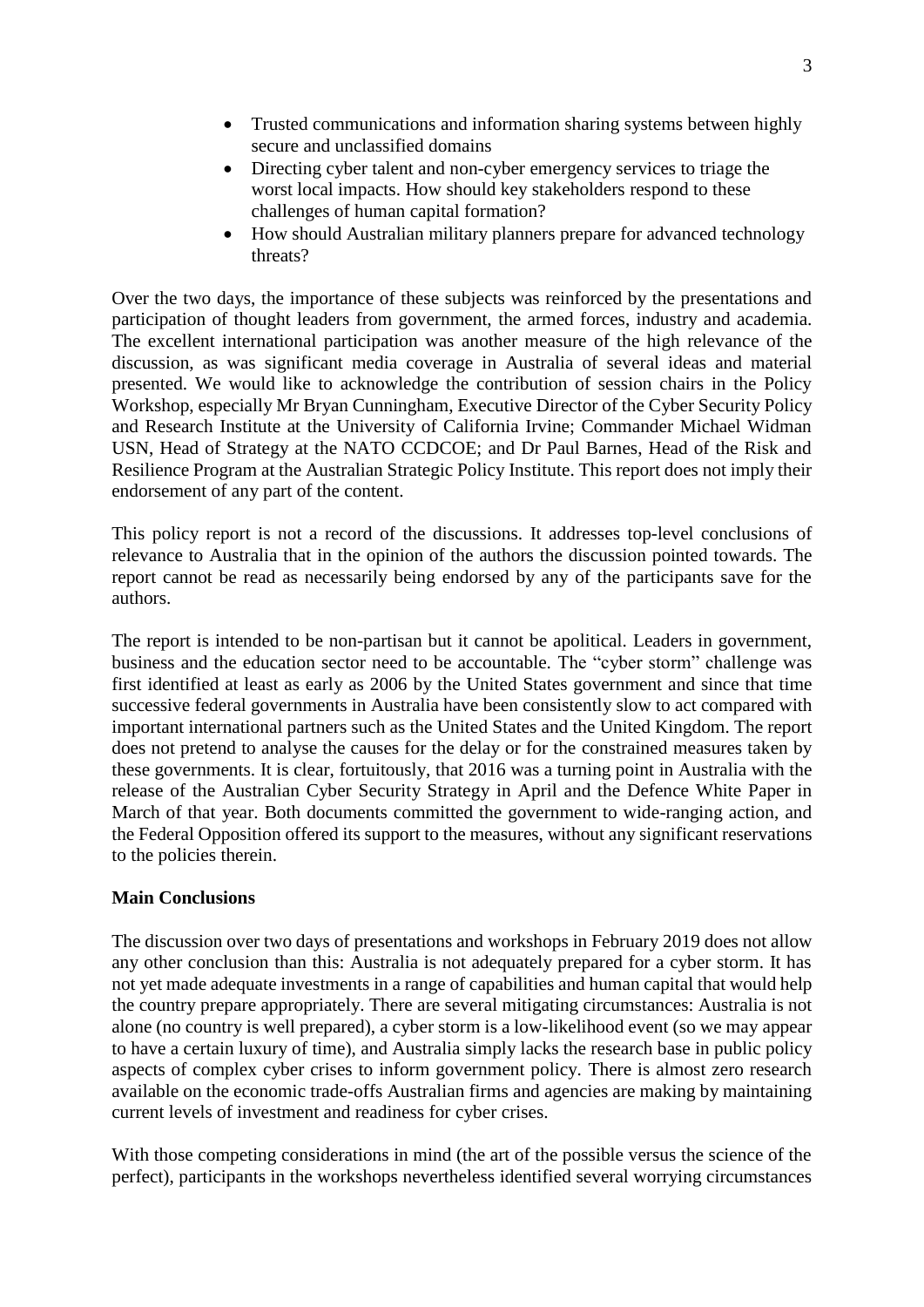that they felt demanded prompt attention. Some of these would be relatively inexpensive or quick to implement, but most would require immense political will, significantly more analysis, and likely large amounts of money that could underpin the necessary paradigm shift. All of them are underpinned by the free choice of Australian students and professionals to invest in their own human capital on a scale that may begin to match the national needs. So far, according to Austcyber's 2018 Sector Competitiveness Plan Update, that transition is still happening too slowly to repair the skills deficit (even as narrowly defined by them) in the short term.

The human capital choices of Australian citizens parallel the human influences affecting the investment choices of government and the private sector. There is little national consensus and almost no structured and sustained debate on what a cyber storm might be, despite Prime Ministerial and Ministerial invocations of the threat beginning two and a half years ago. Senior leaders in Australian security policy have identified this as a major gap in the country's preparedness.

Questions that need to be resolved according to workshop participants included:

- What precisely are the responsibilities of the three different layers of government in Australia (federal, state, and local) in cyber civil defence and what will they not defend?
- What is the role of the ADF in defence of the "homeland" in cyberspace, a question complicated by the fact that key Australian information assets are outside the territory of Australia?
- How do the Australian government agencies and security forces defend civilian infrastructure in the absence of a civil defence organisation?
- How should Australia better respond to aggressive and malicious activity in cyberspace that targets civil assets but which falls short of the legal definition of armed attack?
- How do we elevate the awareness and education of the Australian population as 'combatants', albeit unwitting ones, in cyberspace?
- What is the best model from international experience for effective high intensity collaboration across government, industry and citizens in the event of a national cyber crisis?
- How do we build a full-spectrum capability across information operations, cyberspace operations and electronic warfare (including through the fusion of technology and social or political consideration)?
- How do we define and maintain sovereignty in a globalised cyberspace?
- How do we achieve information advantage through advanced technologies, like artificial intelligence, machine learning and behavioural analytics?
- How will technological, political and doctrinal changes in the coming decades affect any of the above?

In several respects, Australia is already in a cyber storm while major powers are actively planning much more intense and wide-ranging attacks, perhaps a form of cyber blitzkrieg,<sup>4</sup> in the event of war. The following section contains some recommended responses to begin to prepare for civil defence in such circumstances.

1

<sup>4</sup> See footnote 3.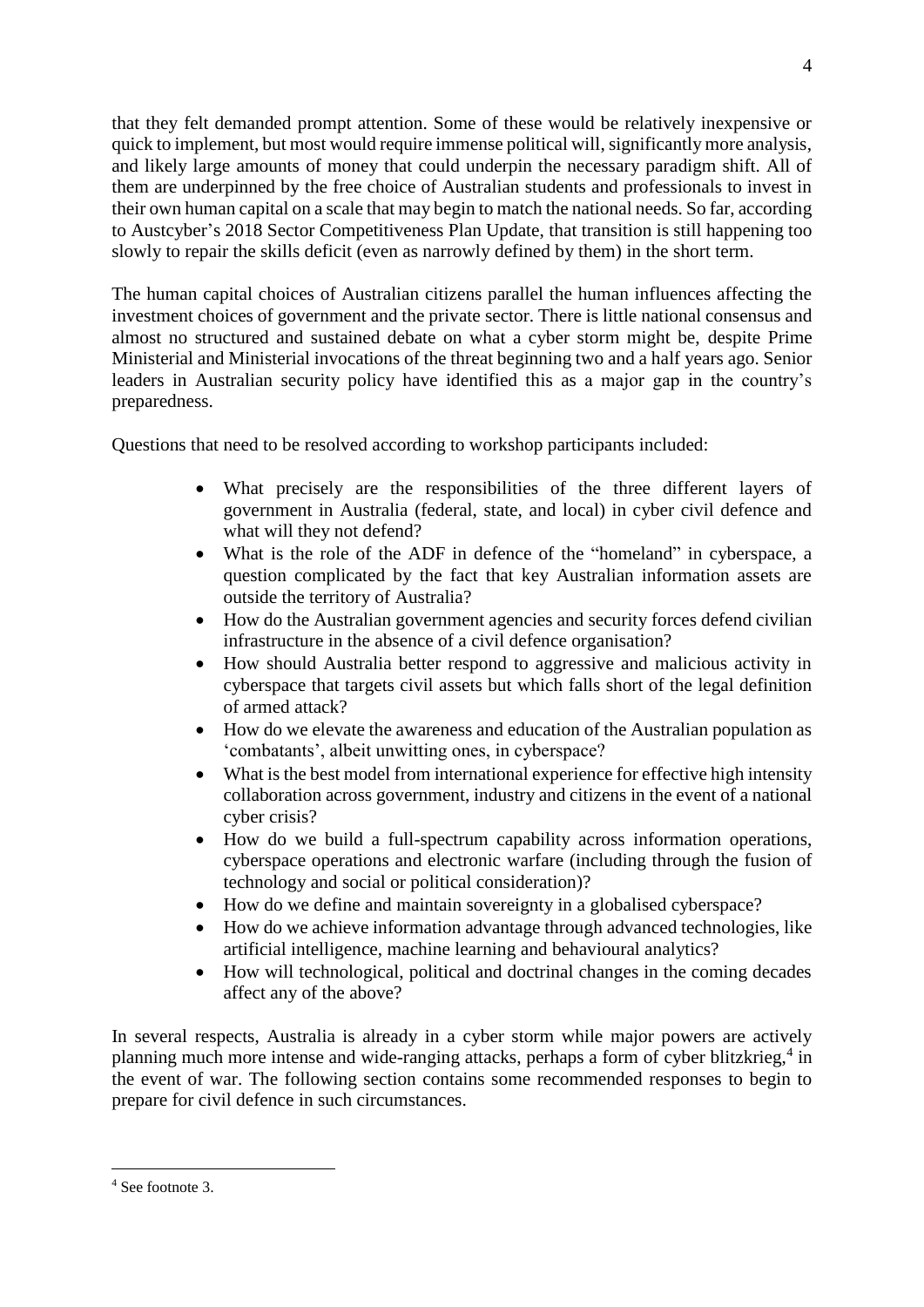#### **Future Policy Directions**

<u>.</u>

#### *Separate Strategies, New Institutions*

The current approach in many countries of having an omnibus national cyber security strategy seems to have been overtaken by events. They are no longer fit for purpose because they blur massive differences between important areas of policy. The judgement is well captured by the simple observation that "cyber security is not cyber war", but it is a judgement that is also strongly supported by research. It seems inevitable that Australia will need separate national level strategies to individually address nine distinct policy sets: personal privacy, enterpriselevel cyber security, cyber crime, cyber-enabled terrorism, cyber espionage, cyber-enabled warfare, industry policy for the ICT sector (including export/import policy), human capital for the information age (including security aspects)—and cyber civil defence. This is a vast agenda much of which is not currently well-serviced by existing Australian institutions in government, business or academia.

It is the tragedy of cyber space affairs in Australia and globally that when the subjects are addressed by omnibus agencies or departments (such as Home Affairs at the national level or by the Department of Premier and Cabinet at state level), non-cyber agendas win out in the fight for political attention. There is no strong voting power behind these issues—and little solid economic evidence to justify escalating investment decisions beyond the clamour for "more", reminiscent of Oliver Twist.

**Recommendation 1**: (a) Australian scholars, supported by industry and government, should develop a feasibility study for a comprehensive cyber civil defence program at national, state and local levels that brings together key stakeholders. Such a study should be developed in a twelve-month period, possibly under the auspices of the Australian Council of Learned Academies. The study should include lawyers, economists, business studies specialists, security strategists, international relations specialists, as well as technical experts—all Australian citizens. The level of funding for such a study should not be less than \$3 million and should probably be closer to \$5 million. (b) The study should include a review of possible new education strategies and institutions, such as a Federal Department of Information Transformation or National Cyber Civil Defence College, with costings, to stimulate rapid growth of the Australian work force with high-level specialist skills. (c) The report should reflect research on new legal regimes for cyber civil defence because existing legislative authorities fall far short of what most observers regard as appropriate. (d) In undertaking consultations for the report, scholars along with business and government leaders, and privacy advocates, should set up a provisional National Commission for Cyber Civil Defence led by the private sector, supported by government, and with heavy representation from a wide variety of scholars. The logic behind the leadership of the private sector is that civil defence activities always fall heaviest on private actors.

**Recommendation 2**: (a) In parallel with the work recommended above, federal and state governments, as well as municipal authorities in larger cities, and senior executives in critical sectors should develop a national cyber incident response plan that is far more detailed than anything in existence in Australia<sup>5</sup> and that could be based on

<sup>&</sup>lt;sup>5</sup> In December 2018, the Council of Australian governments agreed to a seven-page brochure setting out very broad arrangements, applicable only to governments, for coordination in responding to a national cyber incident that did NOT reach the threshold of a national crisis. The document noted that operational plans for national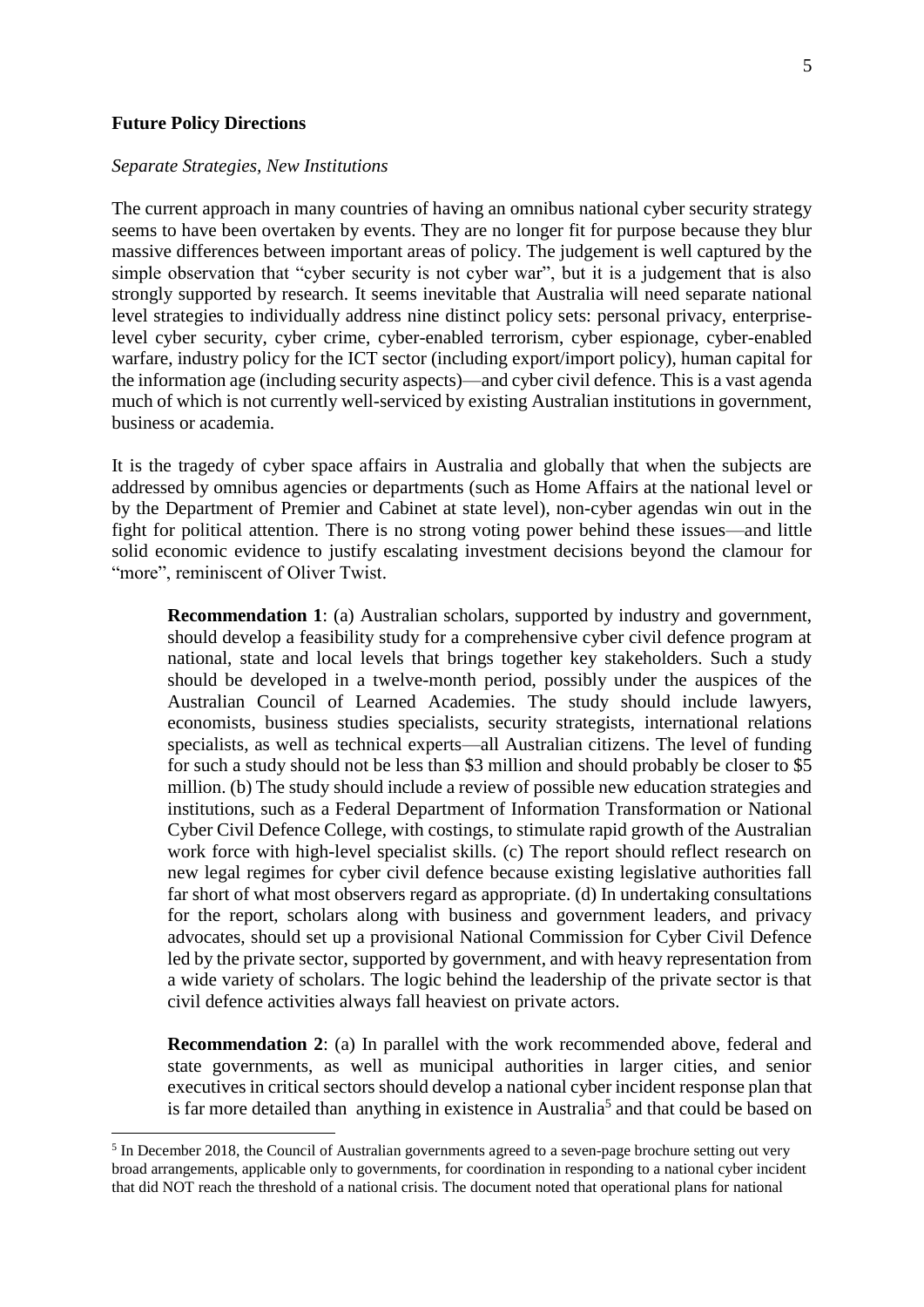the unclassified U.S. model. The virtue of the U.S. plan is that it identifies the many capabilities that need to be in place for cyber civil defence in a national level crisis. See Appendix A for a summary of the plan. (b) The time frame for development of the national cyber incident response plan for crisis situations should be two years so that it can take full account of the major study led by scholars that is recommended above for completion in one year. (c) The response plan should take account of: information warfare activities that might be conducted in or through cyberspace; the dynamics of offence and defence in a major cyber conflict and how that will affect civil sector assets; strategies for dealing with foreign-owned critical infrastructure (such as in the power grid or telecoms sectors); and strategies of dealing with the globalised suite of assets and expertise that many Australian agencies and enterprises currently depend on. (d) This work should not be owned by any single agency or department at the federal level, and should be led by a highly qualified person under commission from the Governor General with the powers of investigation of a Royal Commissioner. The cost of such an undertaking would need to be in the tens of millions of dollars.

**Recommendation 3**: (a) The Parliament's Joint Committee on Intelligence and Security should consider undertaking a year-long inquiry to parallel the work suggested in Recommendations 1 and 2, without interfering with the remit of either line of work but rather directed at questions of community impacts of such arrangements and matters. (b) The Senate Committee on Constitutional and Legal and Constitutional Affairs should consider undertaking a year-long inquiry to parallel the work suggested in Recommendations 1 and 2, without interfering with the remit of either line of work but rather directed at questions of protecting the rights and interests of the private sector and citizens as the governments develop their approach.

#### *New Infrastructure for Cyber Civil Defence: communications, situational awareness, and exercises*

Australia does not have a secure multi-dimensional and intelligent communications network in place that can deliver advanced cyber situational awareness simultaneously to key actors and stakeholders across the country in the event of a national cyber crisis. Such a capability relies on defining the capabilities needed, the tasks, and designated people, roles, assets and funding. Australia does not yet have a capability for advanced country-wide exercises appropriate for a national cyber crisis or even a national cyber incident. The Australian government indicated in December 2018 that this would be an important area for future work between it and state and territory governments for a national cyber incident.

The larger share of this set of problems has been on the national agenda since 2010 when the National Security Advisor to the Prime Minister, Duncan Lewis, put forward the "National Security Information Environment Roadmap: 2020 Vision". Recognising that the milestones would be radical but achievable with the right leadership, the plan foreshadowed by 2020:

• A harmonised policy and legislative environment that supports the smooth flow of people, ideas and activities across boundaries;

1

cyber incident response sill needed to be developed. For further information, see [https://cyber.gov.au/government/news/cima/cima\\_2018\\_A4.pdf.](https://cyber.gov.au/government/news/cima/cima_2018_A4.pdf)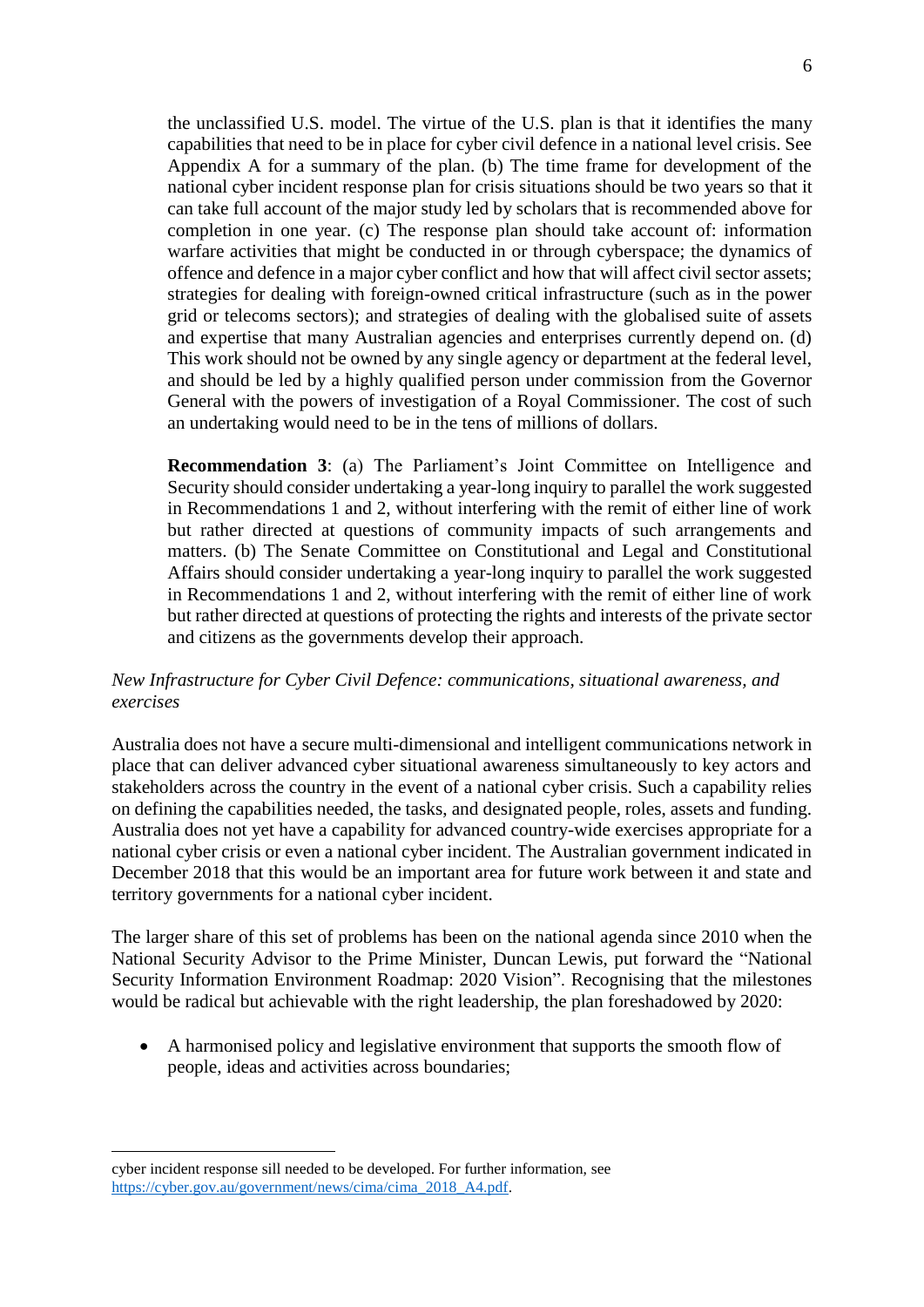- The ability of all members of the national security community to access and share information and cooperate from their desktop with their partners across government, industry and international counterparts;
- Access to secure desktop video teleconferencing and secure mobile communications;
- Real time collaboration and coordination across the entire national security community via increasingly standardised tools and applications;
- An interoperable, secure and reliable information and communications technology among and between all classification levels;
- A single computer screen and keyboard per desktop so users can switch between classification domains with ease;
- Nationally consistent interoperability standards, supported by mutual recognition of personal security clearances, consistent identity management and access controls, and a single security classification nomenclature; and
- Focused ICT investment that is aligned with the priorities of Government, represents best value for money, and enhances interoperability domestically and internationally.

In the decade since, while we can see a more harmonised policy and legislative environment, we do not see the necessary technical capabilities foreshadowed by Lewis. It would appear to be vital for the federal government to update the 2010 roadmap for the "national information environment roadmap" ensuring that it addresses resilience during and after a cyber crisis.

It would probably be a mistake to imagine that ASD or the ACSC should provide the networks needed let alone deliver the political leadership needed for such a transition. It may be logical for ACSC to be the main hub but that should not be assumed as a given since civil defence operations in a crisis (as opposed to a "national cyber incident") are not currently part of the ACSC mission set. Citizens and businesses across the country are stakeholders in cyber civil defence. While governments set policies and regulations, the private sector (partly foreignowned) designs, delivers and operates the capabilities. And civil defence by definition is something that falls primarily to citizens or private actors to execute—acting only in loose but effective coordination with government. We need to build trust among these actors, including with foreign corporate owners, and a common purpose for this to work. Some industry sectors and government departments have strong cyber response plans in place but only a handful would be adequate in a national cyber crisis. We need to capture and build on these at a joined up national level through a national command centre with authorities like those of the Chief of the Defence Force or the Chief of Border Force. ACSC can do this up to a point but it does not extend across all critical infrastructures nor does it have any command authority.

An essential element of a national cyber awareness capability is a system of "indicators and warnings" that is agreed nationally and which underpins not only threat analysis but which also exposes pathways for action to maximise resilience. Such indicators exist throughout the information environment in Australia and beyond, but Australia needs to improve its ability to recognise and interpret these; and it needs to be a whole-of-country effort. A cyber civil defence system is dominated by the periphery, not the hub, and this is especially the case with the development of indicators and warnings.

Most specialists in this field of policy would agree that these needs exist. One challenge is to find the appropriate institutional framework for advancing them in a timely fashion. There are three broad options: first, continue to build-out the capability of ACSC and its Critical Infrastructure Centre but with a radically increased pace and a transformed remit; second, work through the Council of Australian Governments to get relevant actors lined up and in agreement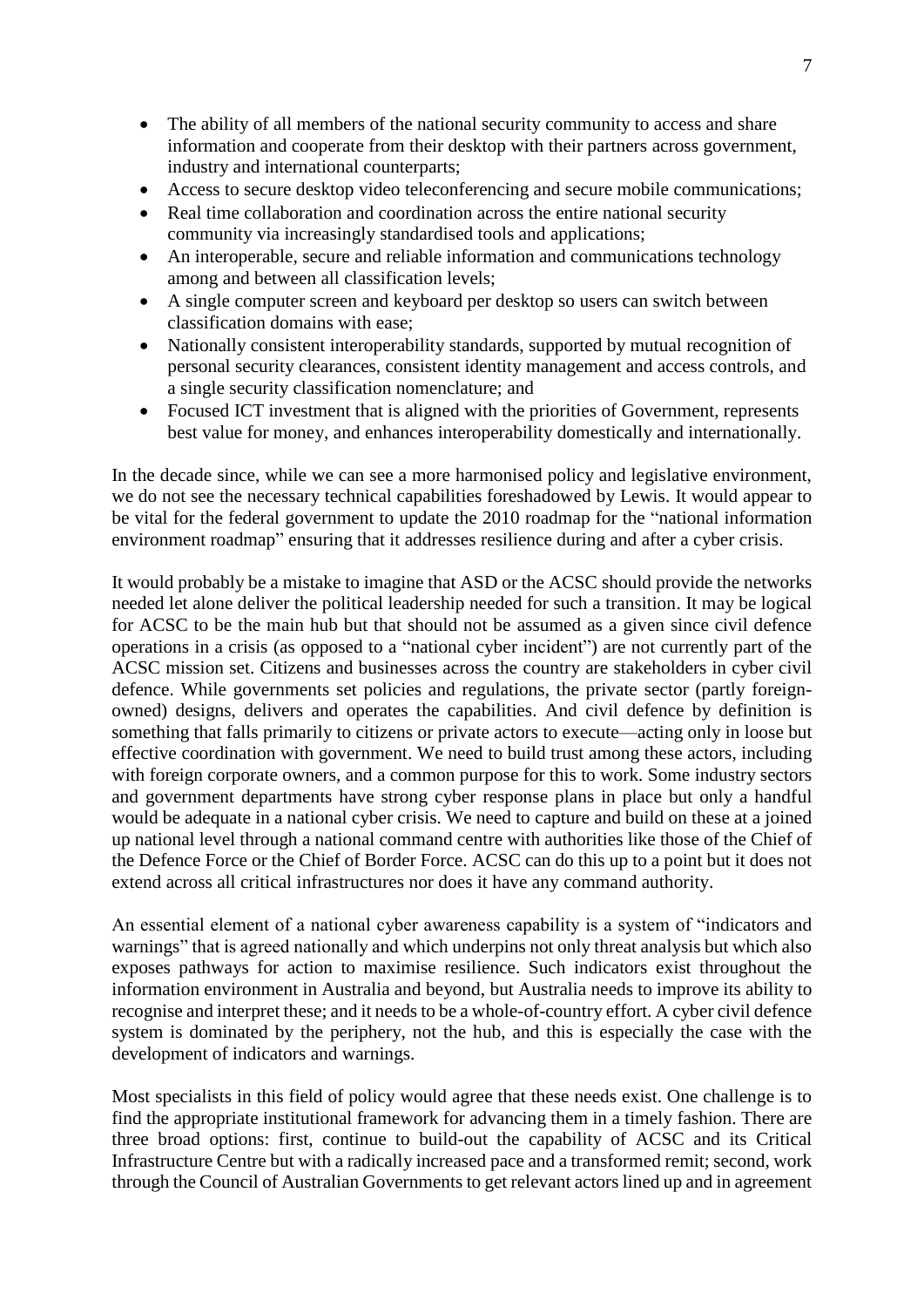on the authorities need to monitor threats and respond defensively; or third, dig into quite recent Australian history to resurface the legislated civil defence roles of the state emergency services and to dig even deeper into our history to resurface the concept of Australian militia forces.<sup>6</sup>

What would a cyber civil defence force (militia) do?

- 1. Be the national authority for civil sector dependency mapping of Australia's critical information infrastructure, its data resources and its transmission flows, including international dependencies.
- 2. Provide an auxiliary capability in a disciplined command structure [separate from Border Force] for national civil and military defence response to extreme cyber emergencies.
- 3. Develop, monitor and manage a response system for handling cyber threats to critical national, state and local infrastructure.
- 4. Develop, monitor and manage a national response system for handling serious cyber crime that may affect the national economy or social infrastructure.

A cyber civil defence force would provide globally significant ancillary functions: it would support Australia's deterrence of extreme cyber attack; and it would provide leadership in national cyberspace education for businesses and the community that would have important ripple effects in our region and with traditional Allies (New Zealand, United States, United Kingdom and Canada).

Assumptions underpinning the choice for such a force as the best option are these:

- The cascading consequences of extreme cyber emergencies will be felt more outside cyberspace than in it, and so the response must be addressed by organised security agencies that can straddle both cyber knowledge and community resilience.
- Current arrangements for national critical infrastructure protection in cyberspace, including for essential services, are weakly developed, with the federal government taking active and direct responsibility only for governmental infrastructure through the ACSC.
- National policy recognises that such protection is a shared responsibility but there is no mechanism in place (beyond reporting obligations) and no organized body of trained professionals for the unique and highly complex needs of critical infrastructure protection in cyber space, including for essential services.
- Australia will never be able to afford the cost of maintaining such capabilities in fulltime roles in existing military and police forces. (Even if Australia could afford it, extreme cyber emergencies in the civil sector in cyberspace are of such low probability that a full-time standing response force cannot be justified.)

<sup>1</sup> <sup>6</sup> The word "militia" is often identified in modern mass media with countries experiencing civil strife but in many stable democracies, including Australia, it is not only politically neutral but a cherished part of their historical fabric. In 1943, Australia's Citizen Military Force, referred to as the militia, were among the units sent to New Guinea to resist the Japanese forces. On 15 November 1939, just after the outbreak of the war, Prime Minister Menzies spoke of the forces: "we have decided to keep our Militia Forces at an adequately trained strength of not less than 75,000 men, and for this purpose compulsory military training will be reintroduced in January next. … there is, I 'believe, a growing recognition of the fact that military training for the defence of Australia should be a normal part of our civic life, and that if it is to be just and democratic, it should be made compulsory." The text is cited not to support the notion of compulsory militia service but to underscore the central place in Australia's history of civil defence premised on a militia force.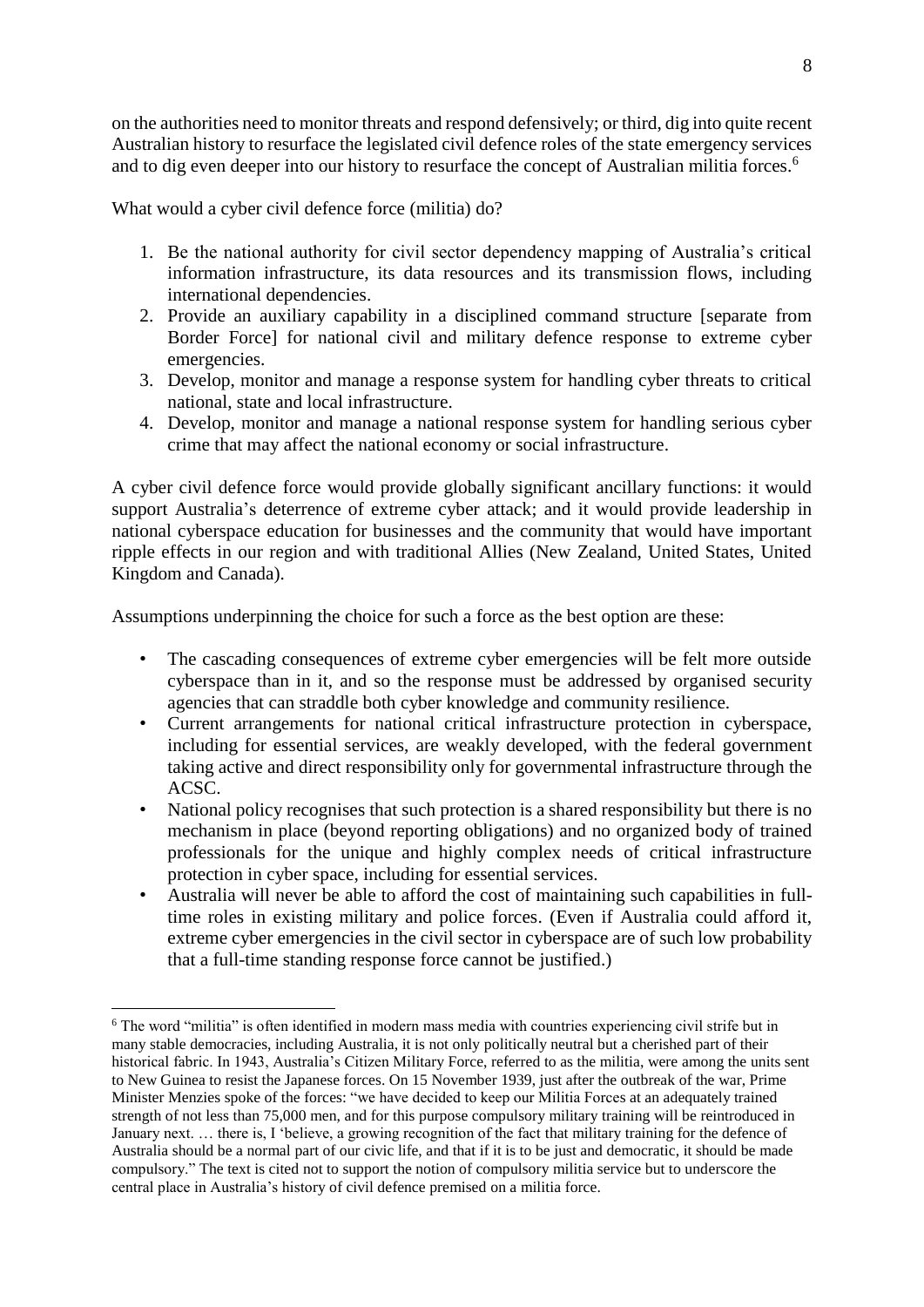- The pipeline for supply of skilled personnel for entry into military and police forces is not adequate for the civil defence purpose.
- Existing priorities and mission orientation of the Australian Defence Force (ADF) and national and state police forces, including the necessary transitions for likely future operations in cyberspace, are already so burdensome it may not be prudent to place national civil defence in their hands.
- The contours of future high technology threats to Australia in cyberspace are sufficiently unpredictable to suggest that development of overly rigid standing structures supported by full-time staff with pre-determined skill sets, as in the ADF, would be the equivalent of building modern versions of the Maginot line.
- Since the overwhelming share of critical national infrastructure is in civilian hands and since an appropriately sophisticated understanding of the consequences of cyber crime is almost exclusively in the civil sector, the federal and state government must set in place an appropriate partnering structure for response because neither the government sector nor the private sector acting largely alone can develop and coordinate national response.
- A lower level option, such as a "neighbourhood watch" for cyber space (a set of information sharing centres) would not address emerging circumstances appropriately as they would lack legal response authorities and response capability and would likely be devoid of a formal command structure.

The capabilities that a cyber civil defence force would deliver include:

- A highly secure and globally networked command, monitoring and operations centre independent of (but linked to) the ASD and ACSC.
- Advanced knowledge of cyber dependencies in Australia's civil economy and essential services.
- Highly disciplined rapid response teams, based on the most highly qualified volunteers, specific to certain technologies, environments or sectors, on a mix and match basis appropriate to highly variable cyber emergencies in the civil sector.
- Maintain a comprehensive and current database of the key civil sector cyber defence skills in Australia and overseas for emergency access.
- Capacity to develop a comprehensive suite of governmental, cross-sector, privatepublic, professional and civil society networks active in cyber security
- Effective monitoring of business and economic threats and rapid response capabilities beyond the enterprise level but below the national security level.
- Nation-wide preparedness for the unlikely but credible threat of a cyber emergency affecting the civil economy or national security interests (including international aspects).
- Capacity to articulate in a consistent, coherent and authoritative manner the different domains of cyber security (crime, harassment and bullying, espionage, warfare); of the many dimensions of cyber security (technical, human, social and legal); and how different sections of the society must bear differentiated responsibilities. (Cyber security awareness programs do not match this high-level threat.)
- Capacity to articulate in a consistent, coherent and authoritative manner the emerging and future threat environment in each of those domains and variegated response options
- Capacity to consistently promote a national consensus on where to draw the line between sovereign capabilities and the global communities of practice (including for R&D).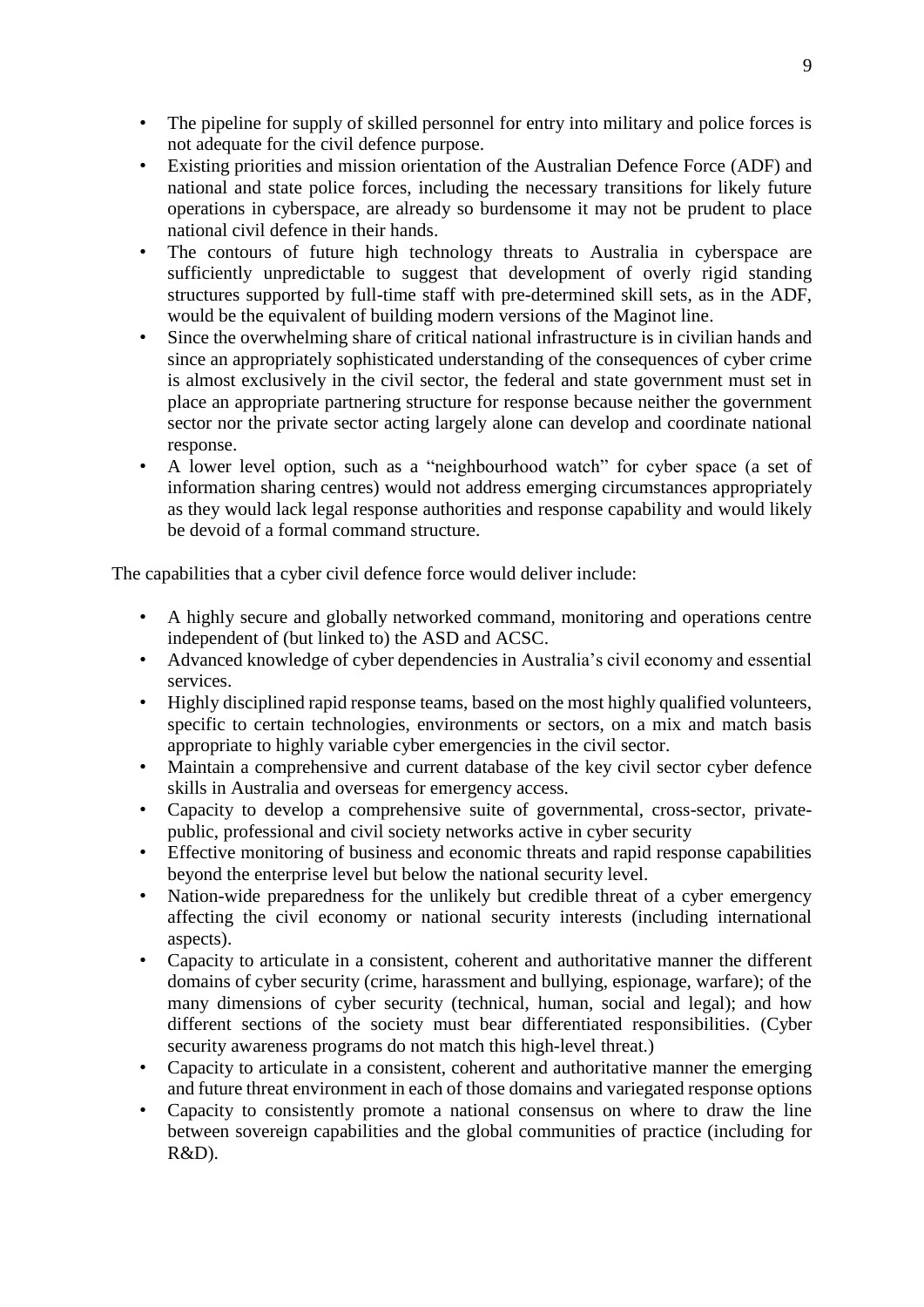To achieve such capabilities country-wide, the investment required may be of the order of billions of dollars, rather than millions. There are large scale requirements for new physical networks, supporting equipment, human capital, and dedicated secure buildings.

**Recommendation 4**: Stakeholders in the private sector and state and local governments, including state emergency services, should open a national debate on Australia's emergency response management for extreme cyber emergencies with a view to deciding in a short period of time on new disciplined structures for management of such crises that go well beyond existing structures and begin to approach a Cyber Civil Defence Force.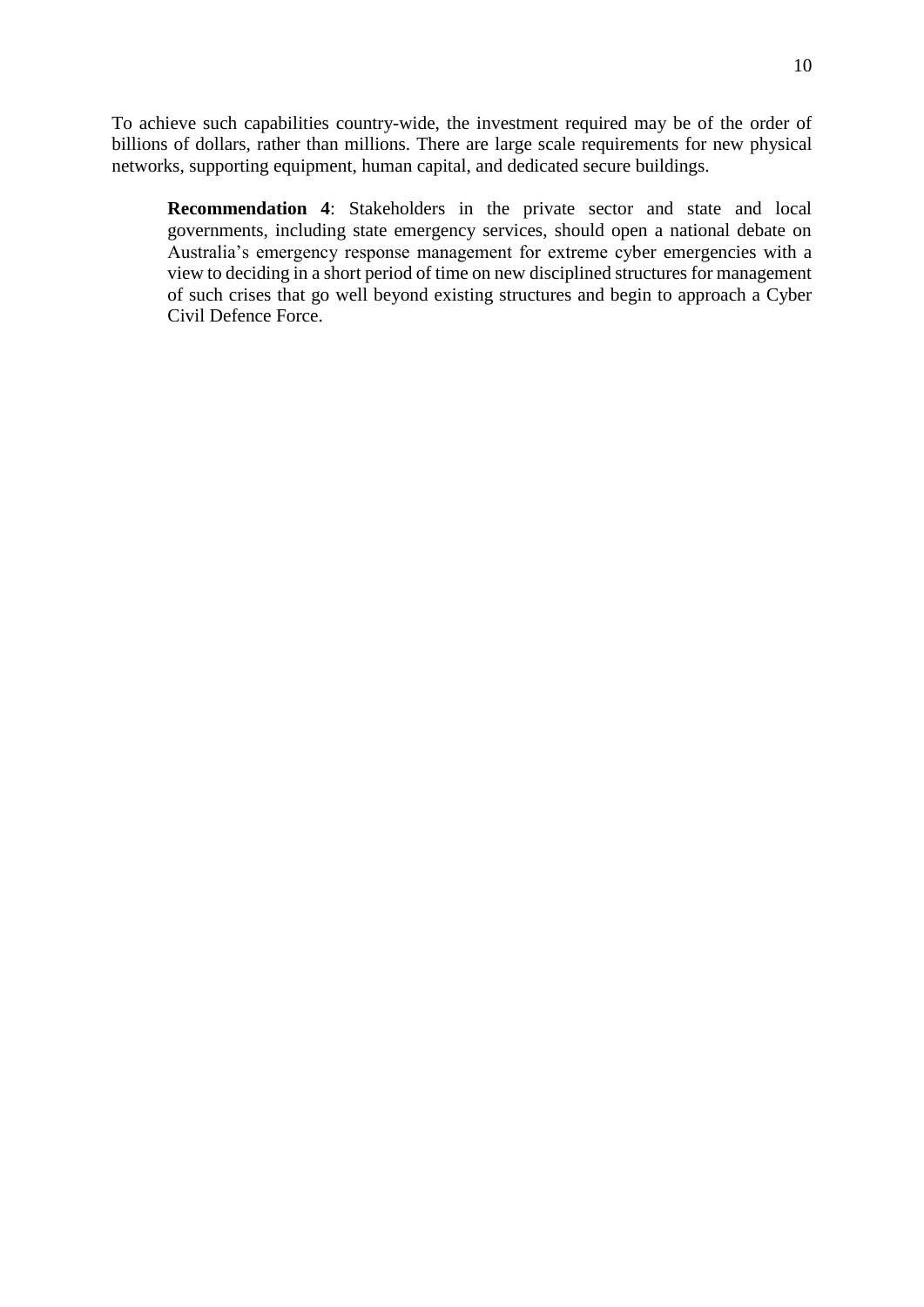#### **APPENDIX A: CYBER INCIDENT RESPONSE PLAN CAPABILITIES AND TASKS**

This is a summary of key points, including verbatim material, of a policy document from the U.S. Department of Homeland Security, 'National Cyber Incident Response Plan' (NCIRP), from December 2016.<sup>7</sup> Australia has no direct equivalent in the public domain beyond a short seven page brochure on intergovernmental coordination in the event of a national cyber incident that is not regarded as a national crisis. The U.S. policy covers both types of event. This summary reveals the breadth and depth of the cyber civil defence planning, and the scale and type of associated capabilities development, that Australia's major ally is undertaking. The purpose of including this summary as an attachment to the Policy Report is not to suggest that Australia emulate the U.S. policy in its entirety, but rather to inform discussion on which parts of it we can and should emulate, and what we might do differently. The section on capabilities development needed for comprehensive cyber civil defence helps illuminate how weakly developed Australia's capabilities are and identifies useful directions for early policy action.

#### **Introduction**

Networked technologies touch every corner of the globe and every facet of human life. They have driven innovation, nurtured freedoms, and spurred economic prosperity. Even so, the very technologies that enable these benefits offer new opportunities for malicious and unwanted cyber activities. The US has recognised that the frequency of cyber incidents is increasing, and the most significant of these incidents, those likely to result in demonstrable harm to the national security interests, foreign relations, or domestic economy or to the public confidence, civil liberties, or public health and safety of the nation's people, necessitate deliberative planning, coordination, and exercising of response activities, in order to minimise the threat and consequences to the nation, infrastructure, and way of life.

The National Cyber Incident Response Plan (NCIRP) articulates the roles and responsibilities, capabilities, and coordinating structures that support how the nation responds to and recovers from significant cyber incidents posing risks to critical infrastructure. The NCIRP is not a tactical or operational plan; rather, it serves as the primary strategic framework for stakeholders to understand how federal departments and agencies and other national-level partners provide resources to support response operations.

The concurrent lines of effort are threat response, asset response, intelligence support, and the affected entity, which undertakes efforts to manage the effects of the incident on its operations, customers, and workforce. The NCIRP builds upon these lines of effort to illustrate a national commitment to strengthening the security and resilience of networked technologies and infrastructure.

#### **Guiding Principles**

1

The NCIRP's guiding principles are:

• *Shared Responsibility*. Individuals, the private sector, and government agencies have a shared vital interest and complementary roles and responsibilities in protecting the Nation from malicious cyber activity and managing cyber incidents and their consequences.

<sup>&</sup>lt;sup>7</sup> The document and an overview of where it sits in U.S. public policy architecture can be found at this website: [https://www.us-cert.gov/ncirp.](https://www.us-cert.gov/ncirp)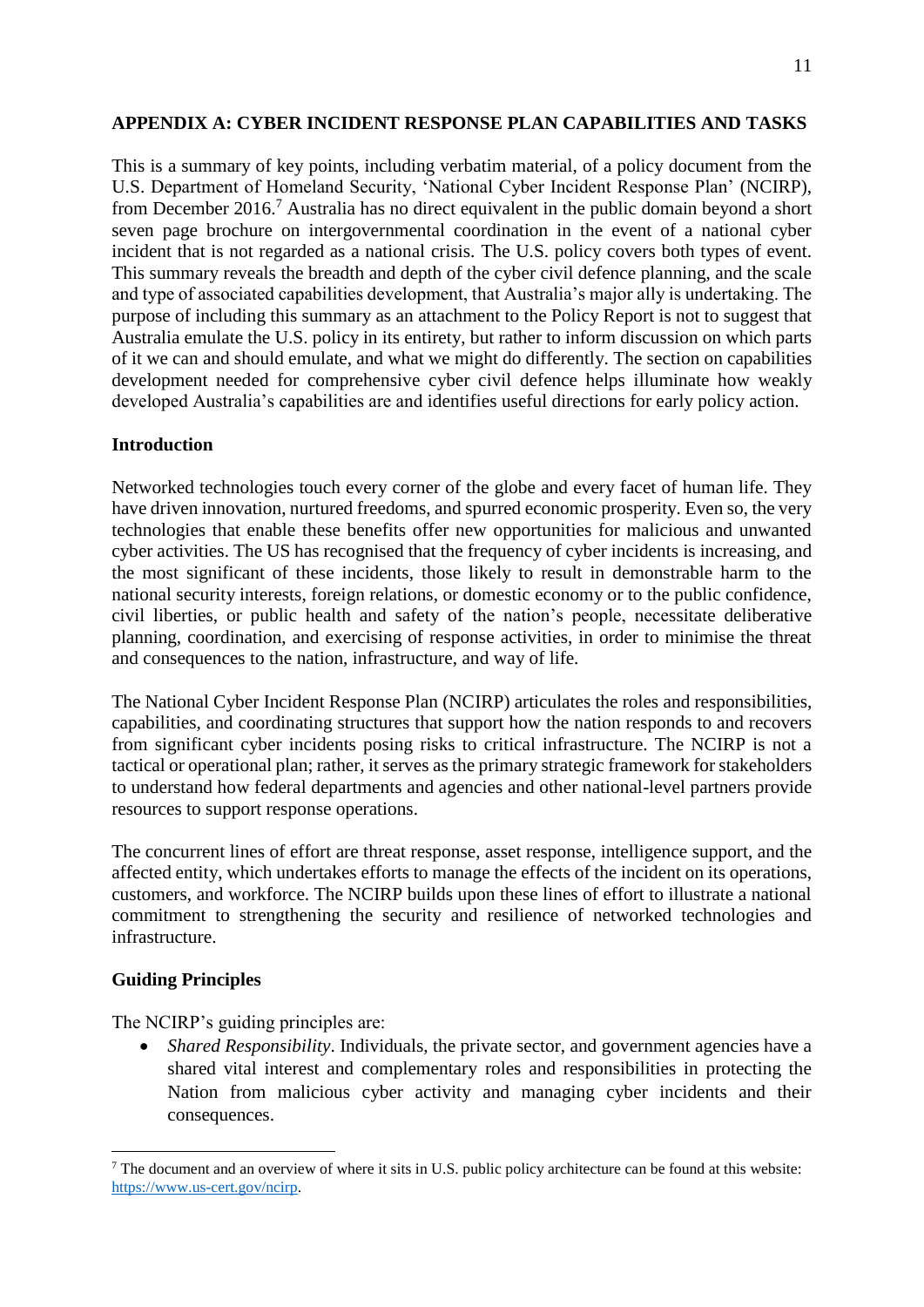- *Risk-Based Response*. The Federal Government will determine its response actions and the resources it brings to bear based on an assessment of the risks posed to an entity, our national security, foreign relations, the broader economy, public confidence, privacy and civil liberties, or the public health and safety of the nation's people. Critical infrastructure entities also conduct risk-based response calculations during cyber incidents to ensure the most effective and efficient utilisation of resources and capabilities.
- *Respecting Affected Entities*. To the extent permitted under law, Federal Government responders will safeguard details of the incident, as well as privacy, civil liberties, and sensitive private sector information, and generally will defer to affected entities in notifying other affected private sector entities and the public. In the event of a significant cyber incident where the Federal Government interest is served by issuing a public statement concerning an incident, federal responders will coordinate their approach with the affected entities to the extent possible.
- *Unity of Governmental Effort*. Various government entities possess different roles, responsibilities, authorities, and capabilities that can all be brought to bear on cyber incidents. These entities must coordinate efforts to achieve optimal results. The first federal agency to become aware of a cyber incident will rapidly notify other relevant federal agencies to facilitate a unified federal response and ensure that the right combination of agencies responds to a particular incident. When responding to a cyber incident in the private sector, unity of effort synchronises the overall federal response, which prevents gaps in service and duplicative efforts. The transnational nature of the Internet and communications infrastructure requires the nation to coordinate with international partners, as appropriate, in managing cyber incidents.
- *Enabling Restoration and Recovery*. Federal response activities will be conducted in a manner to facilitate restoration and recovery of an entity that has experienced a cyber incident, balancing investigative and national security requirements, public health and safety, and the need to return to normal operations as quickly as possible.

## **Core Capabilities**

Core capabilities are the distinct critical elements needed to conduct the threat response, asset response, and intelligence support activities in response to a cyber incident. Core capabilities are the activities that generally must be accomplished in cyber incident response, regardless of which levels of government are involved. They provide a common vocabulary to describe the significant functions that must be developed and executed across the whole-of-Nation to ensure preparedness.

*Access Control and Identity Verification*: Apply and support necessary physical, technological, and cyber measures to control admittance to critical locations and systems, which is also referred to as Authentication and Authorisation. This capability relies on the implementation and maintenance of protocols to verify identity and authorize, grant, or deny access to specific IT systems and networks.

*Cybersecurity*: Protect (and, if needed, restore) computer networks, electronic communications systems, information, and services from damage, unauthorised use, and exploitation. More commonly referred to as information security, these activities ensure the security, reliability,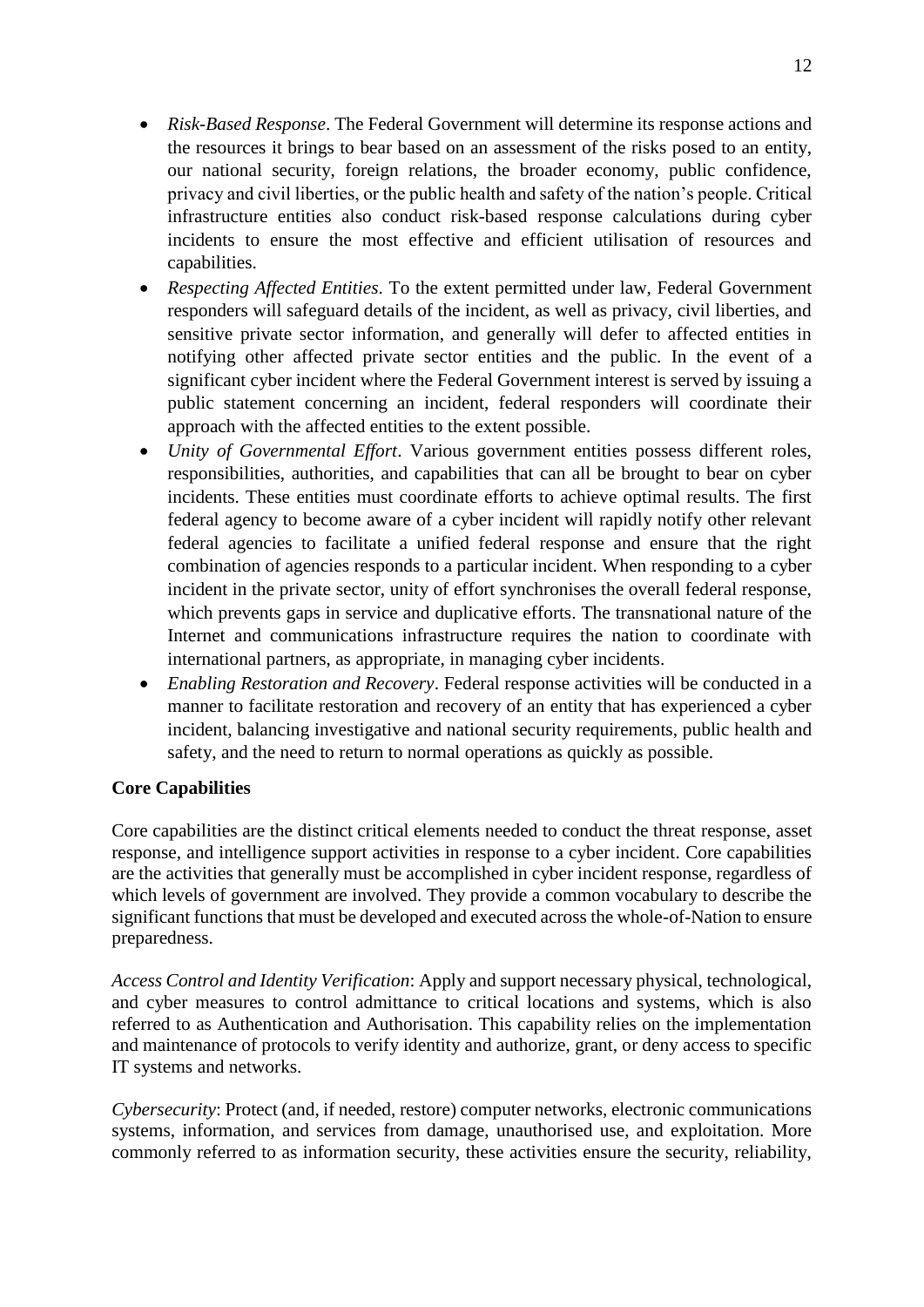confidentiality, integrity, and availability of critical information, records, and communications systems and services through collaborative initiatives and efforts.

*Forensics and Attribution*: Forensic investigations and efforts to provide attribution for an incident are complementary functions that often occur in parallel during a significant cyber incident. *Forensics* is the term for discovering and identifying information relevant to an investigation through both scientific and intelligence-based acumen. In the context of a cyber incident, forensics refers to several technical disciplines related to the duplication, extraction, and analysis of data to uncover artefacts relevant to identifying malicious cyber activity. Forensics includes several sub-disciplines, including host-based forensics, network and packet data forensics, memory analysis, data correlation, and malware analysis. During the response to a significant cyber incident, government agencies and private sector partners frequently conduct simultaneous analysis and share analytical results with each other to create a common understanding regarding the malicious cyber activity and how to defend against these or similar activity. In the days following an incident, several different threats, asset, and business response organizations may also engage in simultaneous forensic analysis. Although these lines of effort may appear to be duplicative, findings from these efforts could vary depending on the entities' varied access to particularised datasets or holdings. *Attribution* identifies an adversary linked to a particular incident. It is the culmination of the review of evidence and intelligence gathered during an incident which results in an assessment that identifies individuals or organisations which likely played a role in the cyber incident. Attribution occurs over the lifecycle of an investigation and may not be known at the onset of a cyber incident response. Although the development of attribution for a significant cyber incident is one of the primary functions of lead federal response agencies, other government and private sector entities have a significant role to play in determining attribution. An assessment regarding attribution for an incident is not only important for government agencies conducting criminal or national security investigations; it could also be significant to an affected entity as it considers whether to pursue additional legal or civil action against threat actors. This core capability also includes unique and technical activities that support computer network and asset analysis during an incident. These supporting activities contribute to awareness of a comprehensive picture, which ultimately helps reduce the impact of a current incident and prevent future cyber incidents from spreading across the network.

*Infrastructure Systems*: Stabilise critical infrastructure functions, minimize health and safety threats, and efficiently respond and recover systems and services to support a viable, resilient community following malicious cyber activity. Critical infrastructure and cyber networks are interdependent. In a response to a cyber incident, this capability focuses on stabilising the infrastructure assets and entities, repairing damaged assets, regaining control of remote assets, and assessing potential risks to the critical infrastructure sector at large.

*Intelligence and Information Sharing*: Provide timely, accurate, and actionable information resulting from the planning, direction, collection, exploitation, processing, analysis, production, dissemination, evaluation, and feedback of available information concerning threats of malicious cyber activity to the nation, its people, property, or interests. Intelligence and information sharing is the ability to exchange intelligence, information, data, or knowledge among government or private sector entities, as necessary. In the context of a cyber incident, this capability involves the effective implementation of the intelligence cycle and other information collection and sharing processes by federal and state/territory entities, the private sector, and international partners to develop situational awareness of potential cyber threats to the nation.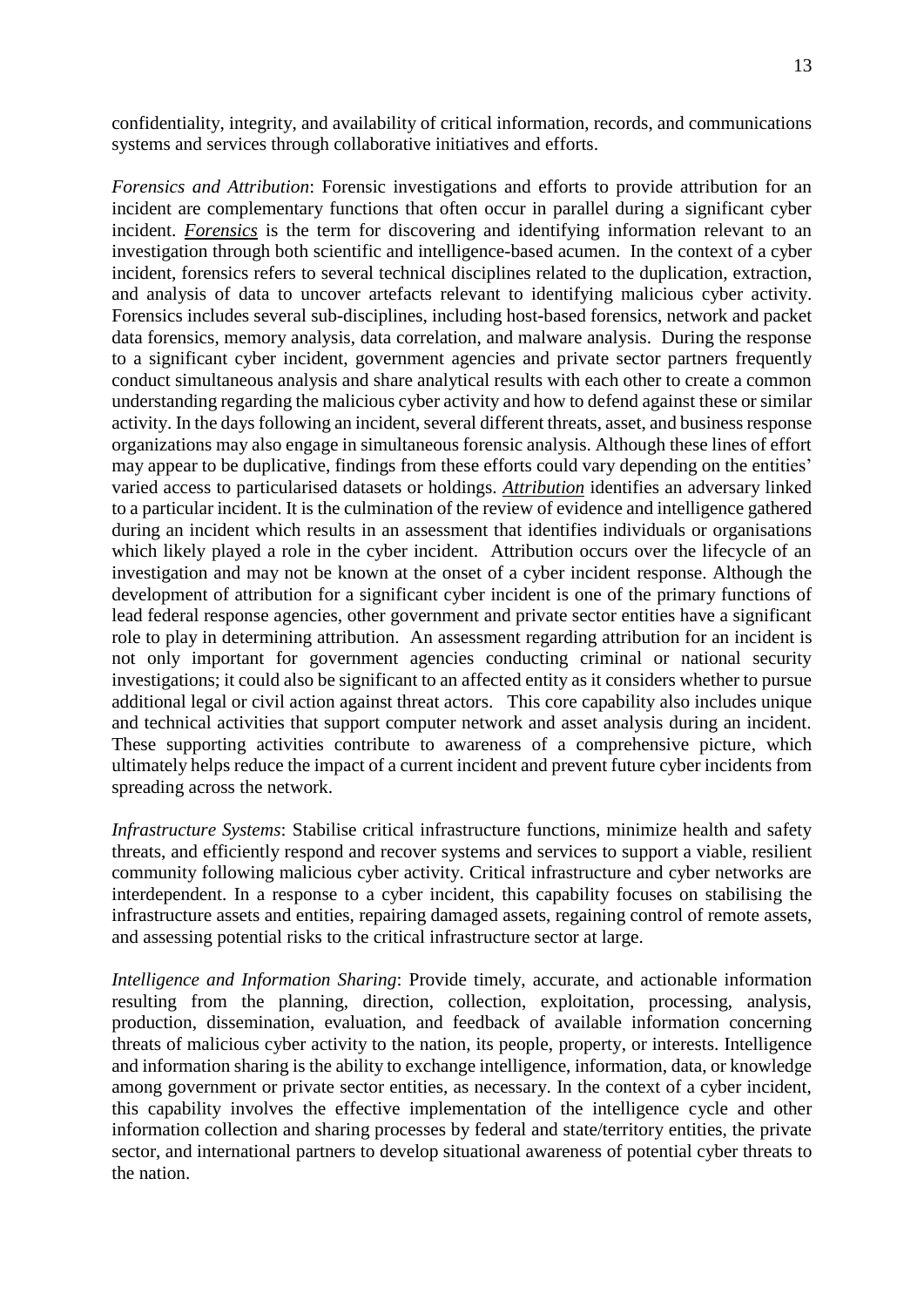*Interdiction and Disruption*: Delay, divert, intercept, halt, apprehend, or secure threats related to malicious cyber activity. In the context of a cyber incident, these threats include people, software, hardware, or activities that pose a threat to the nation's cyber networks and infrastructure. This includes those interdiction and disruption activities that may be undertaken in response to specific, actionable intelligence of a cyber threat. Interdiction and disruption may include the targeting of persons, programs, or equipment or machines to stop or thwart threat activities and employing technical and other means to prevent malicious cyber activities. Interdiction and disruption capabilities help thwart emerging or developing cyber threats and neutralise operations. These capabilities should be utilised in a manner that preserves evidence and the Government's ability to prosecute those who violate the law.

*Logistics and Supply Chain Management*: Facilitate and assist with delivery of essential commodities, equipment, and services in support of responses to systems and networks impacted by malicious cyber activity. Synchronise logistics capabilities and enable the restoration of impacted supply chains. In the context of a cyber incident, this capability focuses on providing the logistical or operational support to achieve cyber incident response priorities established by leadership through identifying, prioritising, and coordinating immediate response resource requirements.

*Operational Communications*: Ensure the capacity for timely communications in support of security, situational awareness, and operations, by any and all means available, among and between entities affected by the malicious cyber activity and all responders. In the context of a cyber incident, this capability includes identifying federal support organisations, capabilities, and teams with internal interoperable voice, video, and data systems and networks essential for effective cyber incident response operations. In a cyber incident, this capability focuses on the timely, dynamic, and reliable movement and processing of incident information in a form that meets the needs of decision makers at all levels of government and authorised participating private sector partner organisations.

*Operational Coordination*: Establish and maintain a unified and coordinated operational structure and process that appropriately integrate all critical stakeholders and support execution of core capabilities. This is the capability to conduct actions and activities that enable decision makers across the whole-of-nation to determine appropriate courses of action and to provide oversight for complex operations, to achieve unity of effort and effective outcomes. It coordinates the threat response, asset response, and intelligence support activities in the face of a cyber threat or in response to an act of terrorism committed in the homeland. Unity of message is included within the guiding principles. In the context of a cyber incident, this core capability includes efforts to coordinate activities across and among all levels of government and with private sector partners. This capability involves national operations centres, as well as on-scene response activities that manage and contribute to multi-agency efforts.

*Planning*: Conduct a systematic process engaging the whole-of-nation, as appropriate, in the development of executable strategic, operational, and/or tactical-level approaches to meet defined objectives. In the context of a cyber incident, planning includes both deliberate planning and incident action planning. Deliberate planning involves developing strategic, operational, and tactical plans to prevent, protect against, mitigate the effects of, respond to, and recover from a cyber incident. Incident action planning occurs in a time-constrained environment to develop or rapidly adapt operational and tactical plans in response to an imminent or ongoing cyber incident.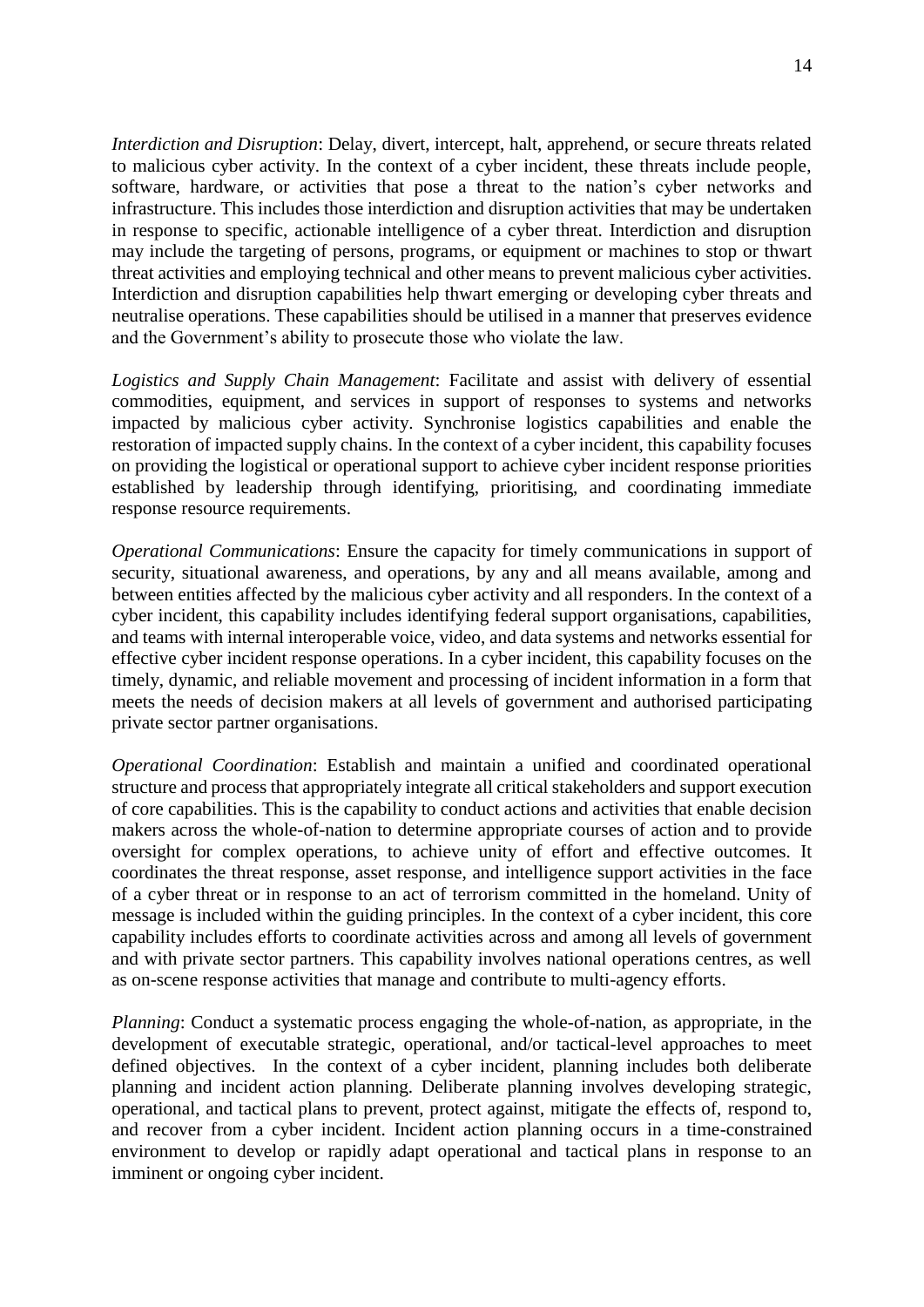*Public Information and Warning*: Deliver coordinated, prompt, reliable, and actionable information to the whole-of-nation and the public, as appropriate, through the use of clear, consistent, accessible, and culturally and linguistically appropriate methods to effectively relay information regarding significant threats or malicious cyber activity, as well as the actions being taken and the assistance being made available, as appropriate. In the context of a significant cyber incident, this capability uses effective and accessible indications and warning systems to communicate significant cyber threats to involved or potentially involved operators, security officials, and the public (including alerts, detection capabilities, and other necessary and appropriate assets).

*Screening, Search, and Detection*: Identify, discover, or locate threats of malicious cyber activity through active and passive surveillance and search procedures. This may include the use of systematic examinations and assessments, sensor technologies, or physical investigation and intelligence. In the context of a cyber incident, this capability includes the measures which may be taken in response to actionable intelligence that indicates potential targets or types of malicious cyber activity, or the threat actors planning such activity. Measures may also be taken to verify or characterise a cyber threat that has already been located. Screening relative to a cyber incident may include monitoring the status of the network, assets, sensors, and other technologies that provide information on the security posture that may determine further action as necessary.

*Situational Assessment*: Provide all decision makers with timely, decision-relevant information regarding the nature and extent of the malicious cyber activity, any cascading effects, and the status of the response. In the context of a cyber incident, this capability focuses on rapidly processing and communicating large quantities of information from across the broader community, from the field level to the national level, to provide all decision makers with the most current and accurate information possible.

*Threats and Hazards Identification*: Identify the threats of malicious cyber activity to networks and system; determine the frequency and magnitude of those threats; and incorporate this into analysis and planning processes to clearly understand the needs of an entity. In the context of a cyber incident, this capability involves the continual process of collecting timely and accurate data on cyber threats, including accounting for the future impacts of technology advancements, to meet the needs of analysts and decision makers. Effective Threats and Hazards Identification for a cyber incident is supported by standardised data sets, platforms, methodologies, terminologies, metrics, and reporting to unify levels of effort across all layers of government and the private sector, reducing redundancies.

#### **Critical Tasks**

The NCIRP (Annex F) details the core capabilities described above, and the critical tasks needed to achieve them. The Annex is repeated below (with wording modified to suit an Australian audience).

#### Access Control and Identity Verification

*Description*: Apply and support necessary physical, technological, and cyber measures to control admittance to critical locations and systems. Also referred to as Authentication and Authorisation.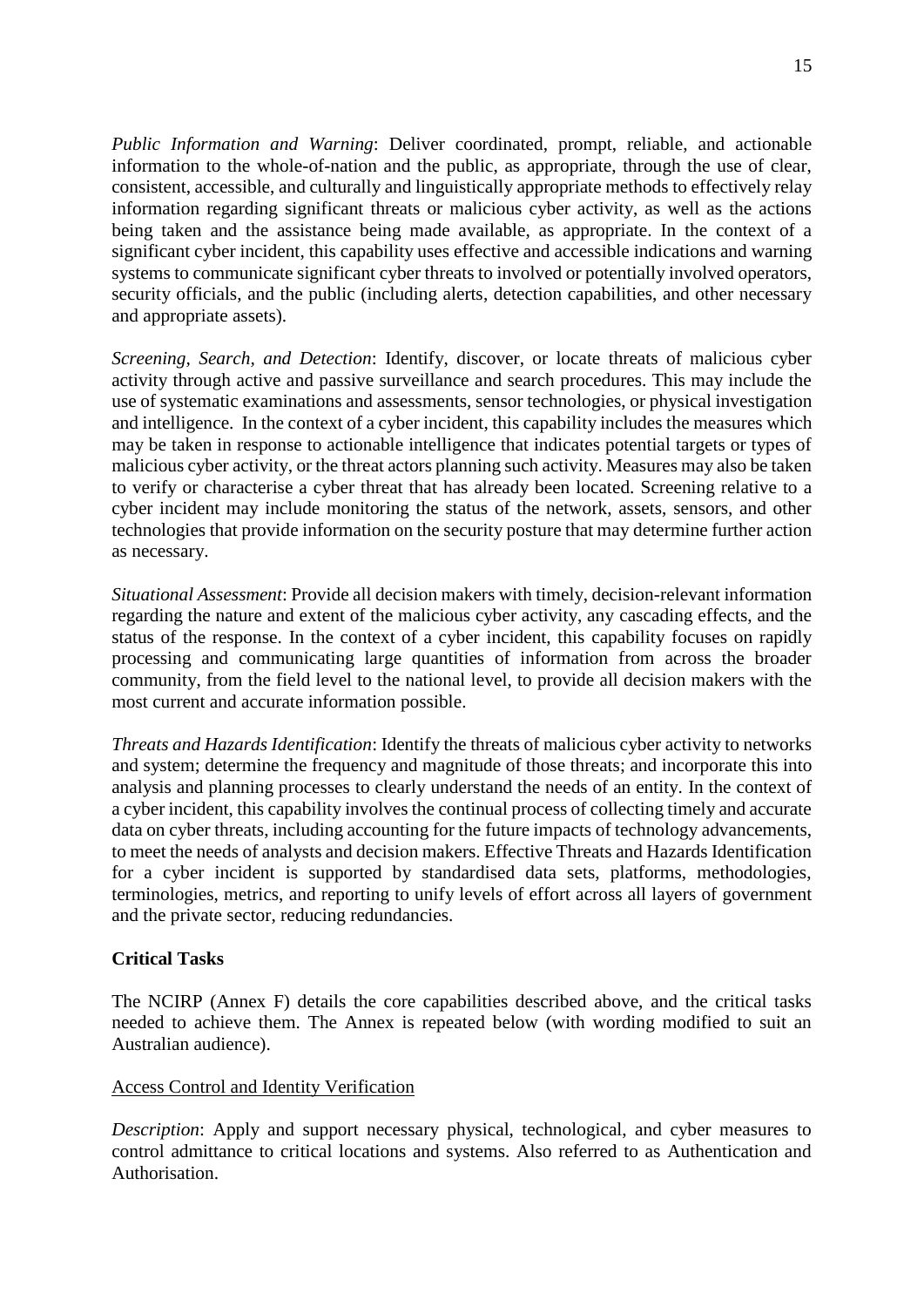# *Critical Tasks:*

- Verify identity to authorise, grant, or deny access to cyber assets, networks, applications, and systems that could be exploited to do harm.
- Control and limit access to critical locations and systems to authorised individuals carrying out legitimate activities.
- Adhere to appropriate and required mechanisms for safeguarding sensitive and classified information and protecting individual privacy, civil rights, and civil liberties.
- Perform audit activities to verify and validate security mechanisms are performing as intended.
- Conduct training to ensure staff-wide adherence to access control authorisations.

# Cybersecurity

*Description*: Protect (and, if needed, restore) computer networks, electronic communications systems, information, and services from damage, unauthorised use, and exploitation. More commonly referred to as computer network defence, these activities ensure the security, reliability, confidentiality, integrity, and availability of critical information, records, and communications systems and services through collaborative initiatives and efforts.

# *Critical Tasks:*

- Implement countermeasures, technologies, and policies to protect physical and cyber assets, networks, applications, and systems that could be exploited.
- Secure, to the extent possible, public and private networks and critical infrastructure (e.g., communication, financial, electricity sub-sector, water, and transportation systems), based on vulnerability results from risk assessment, mitigation, and incident response capabilities.
- Create resilient cyber systems that allow for the uninterrupted continuation of essential functions.
- Adhere to appropriate and required mechanisms for safeguarding sensitive and classified information and protecting individual privacy, civil rights, and civil liberties.
- Respect defined limitations and frontiers of cybersecurity policy among collaborative security partners.

# Forensics and Attribution

*Description*: Forensic investigations and efforts to provide attribution for an incident are complementary functions that often occur in parallel during a significant cyber incident.

- Retrieve digital media and data network security and activity logs.
- Conduct digital evidence analysis, and respecting chain of custody rules.
- Conduct physical evidence collections, analysis adhere to rules of evidence collection as necessary.
- Assess capabilities of likely threat actors(s).
- Leverage the work of incident responders and technical attribution assets to identify malicious cyber actor(s).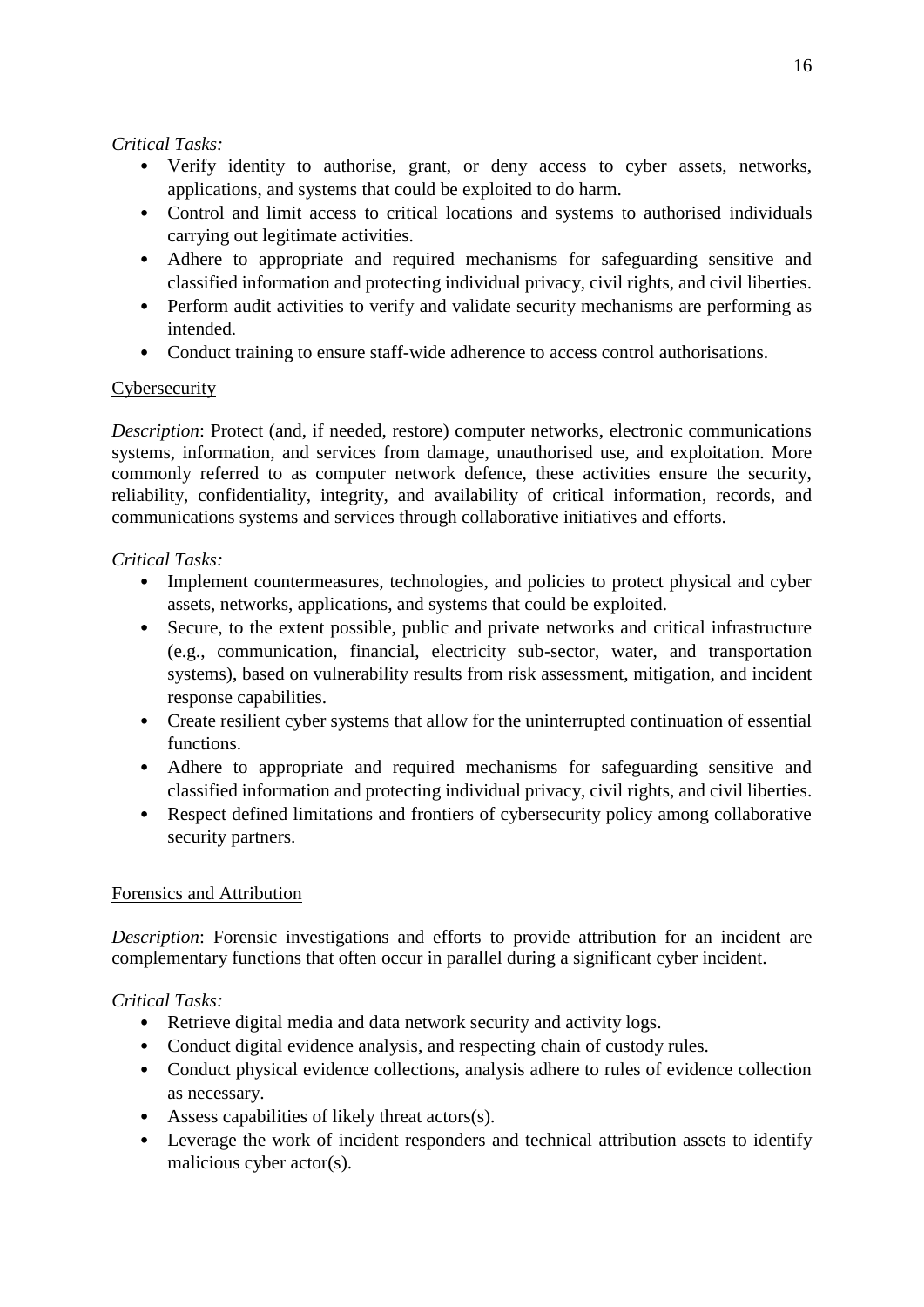- Interview witnesses, potential associates, and/or perpetrators if possible.
- Apply confidence levels to attribution assignments.
- Include suitable inclusion and limitation information for sharing products in attribution elements guidance.
- Adhere to appropriate and required mechanisms for safeguarding sensitive and classified information and protecting individual privacy, civil rights, and civil liberties.
- Perform audit activities to verify and validate security mechanisms are performed as intended.

# Infrastructure Systems

*Description:* Stabilise critical infrastructure functions, minimise health and safety threats, and efficiently respond and recover systems and services to support a viable, resilient community following malicious cyber activity.

*Critical Tasks:* 

- Maintain a comprehensive understanding of the needs for the safe operation of control systems.
- Stabilise and regain control of infrastructure.
- Increase network isolation to reduce the risk of a malicious cyber activity propagating more widely across the enterprise or among interconnected entities.
- Stabilise infrastructure within those entities that may be affected by cascading effects of the cyber incident.
- Facilitate the restoration and sustainment of essential services (public and private) to maintain community functionality.
- Adhere to appropriate and required mechanisms for safeguarding sensitive and classified information and protecting individual privacy, civil rights, and civil liberties.
- Maintain up-to-date data knowledge of applicable emerging and existing security research, development, and solutions.

## Intelligence and Information Sharing

*Description*: Provide timely, accurate, and actionable information resulting from the planning, direction, collection, exploitation, processing, analysis, production, dissemination, evaluation, and feedback of available information concerning threats of malicious cyber activity to the nation, its people, property, or interests. Intelligence and information sharing is the ability to exchange intelligence, information, data, or knowledge among government or private sector entities, as necessary.

- Monitor, analyse, and assess the positive and negative impacts of changes in the operating environment as it pertains to cyber vulnerabilities and threats.
- Share analysis results through participation in the routine exchange of security information— including threat assessments, alerts, threat indications and warnings, and advisories—among partners.
- Confirm intelligence and information sharing requirements for cybersecurity stakeholders.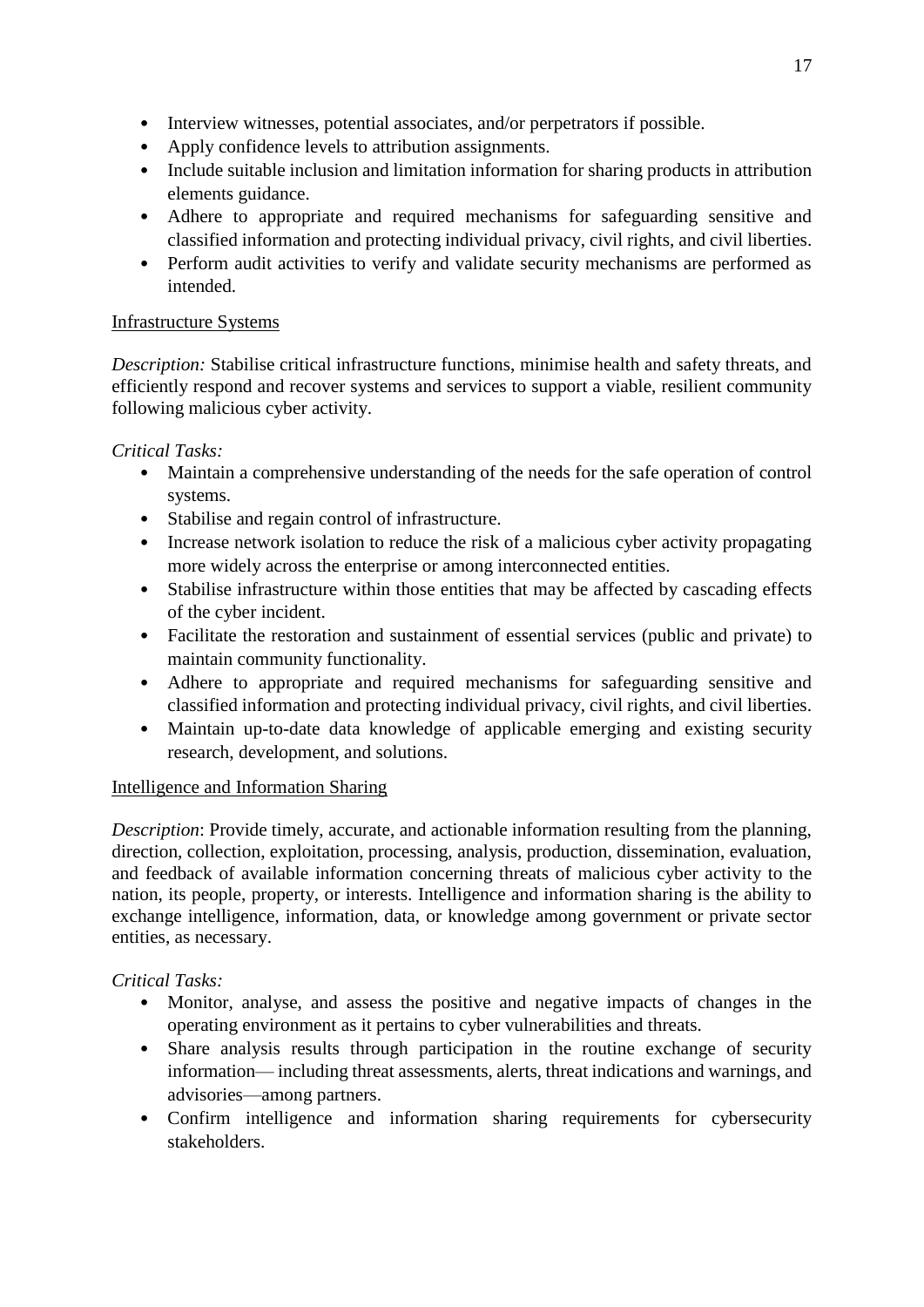- Develop or identify and provide access to mechanisms and procedures for confidential intelligence and information sharing between the private sector and government cybersecurity partners.
- Use intelligence processes to produce and deliver relevant, timely, accessible, and actionable intelligence and information products to others as applicable, to include critical infrastructure participants and partners with roles in physical response efforts.
- Share actionable cyber threat information with state and territory and international governments and private sectors to promote shared situational awareness.
- Enable collaboration via online networks that are accessible to all participants.
- Adhere to appropriate and required mechanisms for safeguarding sensitive and classified information and protecting individual privacy, civil rights, and civil liberties.

# Interdiction and Disruption

*Description:* Delay, divert, intercept, halt, apprehend, or secure threats related to malicious cyber activity.

# *Critical Tasks:*

- Deter malicious cyber activity within the nation, its territories, and abroad.
- Interdict persons associated with a potential cyber threat or act.
- Deploy assets to interdict, deter, or disrupt cyber threats from reaching potential target(s).
- Leverage law enforcement and intelligence assets to identify, track, investigate, and disrupt malicious actors threatening the security of the nation's public and private information systems.
- Adhere to appropriate and required mechanisms for safeguarding sensitive and classified information and protecting individual privacy, civil rights, and civil liberties.
- Respect defined limitations and frontiers of cybersecurity policy among collaborative security partners.

## Logistics and Supply Chain Management

*Description*: Facilitate and assist with delivery of essential commodities, equipment, and services to include the sustainment of responders in support of responses to systems and networks impacted by malicious cyber activity. Synchronise logistics capabilities and enable the restoration of impacted supply chains.

- Identify and catalogue resources needed for response, prior to mobilisation.
- Mobilise and deliver governmental, non-governmental, and private sector resources to stabilise the incident and integrate response and recovery efforts, to include moving and delivering resources and services to meet the needs of those impacted by a cyber incident.
- Facilitate and assist delivery of critical infrastructure components to rapid response and restoration of cyber systems.
- Enhance public and private resource and services support for impacted critical infrastructure entities.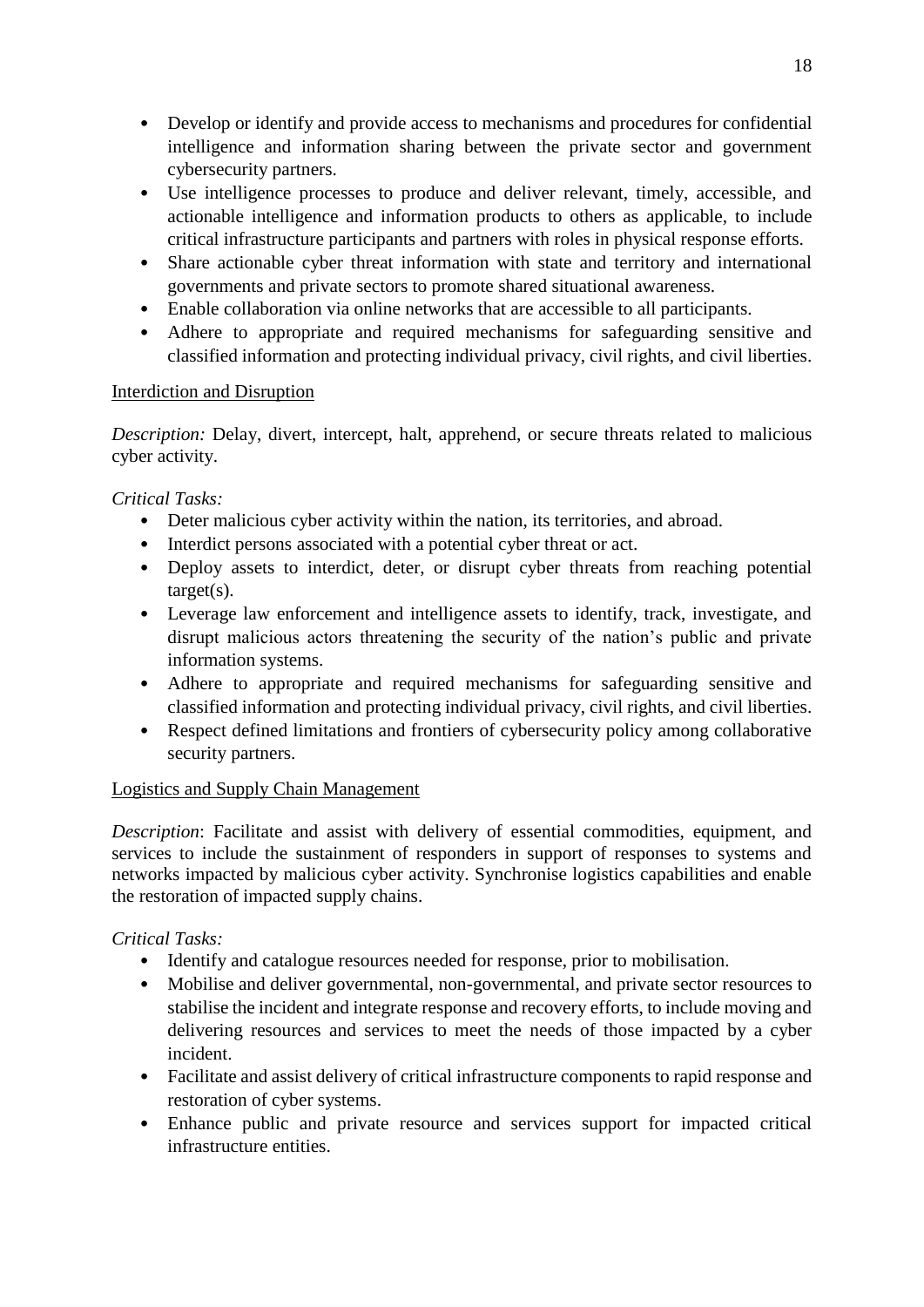- Adhere to appropriate and required mechanisms for safeguarding sensitive and classified information and protecting individual privacy, civil rights, and civil liberties.
- Apply supply chain assurance principles and knowledge within all critical tasks identified above.

## Operational Communications

*Description*: Ensure the capacity for timely communications in support of security, situational awareness, and operations, by any and all means available, among and between entities affected by the malicious cyber activity and all responders.

# *Critical Tasks:*

- Ensure the capacity to communicate with both the cyber incident response community and the affected entity.
- Establish interoperable and redundant voice, data, and broader communications pathways between state and territory entities, particularly state fusion centres, federal, and private sector cyber incident responders.
- Facilitate establishment of quickly formed ad hoc voice and data networks on a local and regional basis so critical infrastructure entities can coordinate activities even if Internet services fail.
- Coordinate with any entity established to manage physical (or non-cyber) effects of an incident. Ensure availability of appropriate secure distributed and scalable incident response communication capabilities including out-of-band communications mechanisms where traditional communications and/or systems are compromised. Adhere to appropriate mechanisms for safeguarding sensitive and classified information private sector personnel should obtain the necessary clearances and accesses to facilitate the quick sharing of information.
- Protect individual privacy, civil rights, and civil liberties.
- Cyber threat information also is conducted through automated indicator sharing using established formats (such as the US Structured Threat Information eXpression/Trusted Automated eXchange of Indicator Information (STIX/TAXII).
- Perform red team activities to verify and validate that forensics and attribution capabilities are performing as intended and have adequate visibility.

## Operational Coordination

*Description*: Establish and maintain a unified and coordinated operational structure and process that appropriately integrate all critical stakeholders and support execution of core capabilities.

- Mobilise all critical resources and establish coordination structures as needed throughout the duration of an incident.
- Define and communicate clear roles and responsibilities relative to courses of action.
- Prioritise and synchronise actions to ensure unity of effort.
- Ensure clear lines and modes of communication between entities, both horizontally and vertically.
- Ensure appropriate private sector participation in operational coordination throughout the cyber incident response cycle.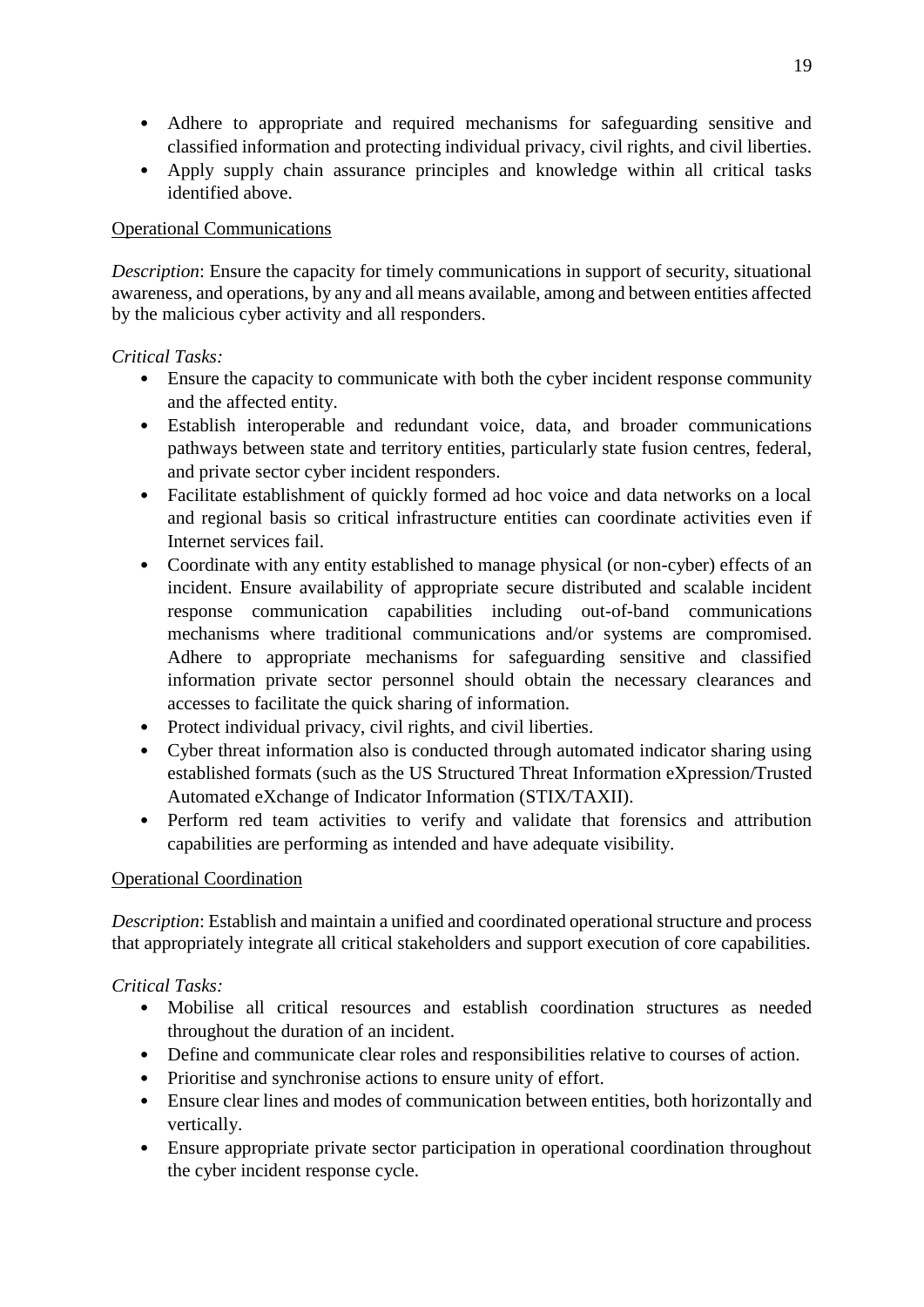- Adhere to appropriate and required mechanisms for safeguarding sensitive and classified information and protecting individual privacy, civil rights, and civil liberties.
- Perform table-top activities to verify and validate effective and appropriate coordination between stakeholders.

## Planning

*Description*: Conduct a systematic process engaging the whole community, as appropriate, in the development of executable strategic, operational, and/or tactical-level approaches to meet defined objectives.

# *Critical Tasks:*

- Initiate a flexible planning process that builds on existing plans.
- Collaborate with partners to develop plans and processes to facilitate coordinated incident response activities.
- Establish partnerships that coordinate information sharing between partners to restore critical infrastructure within single and across multiple jurisdictions and sectors.
- Inform risk management response priorities with critical infrastructure interdependency analysis.
- Identify and prioritise critical infrastructure and determine risk management priorities.
- Conduct cyber vulnerability assessments, perform vulnerability and consequence analyses, identify capability gaps, and coordinate protective measures on an ongoing basis in conjunction with the private and non-profit sectors and local, regional/metropolitan, state, territorial and federal organisations and agencies.
- Develop operational, business/service impact analysis, incident action, and incident support plans at the federal level and in the states and territories that adequately identify critical objectives based on the planning requirements; provide a complete and integrated picture of the escalation and de-escalation sequence and scope of the tasks to achieve the objectives; and are implementable within the time frame contemplated in the plan using available resources.
- Formalise partnerships such as memorandums of understanding or pre-negotiated contracts with governmental and private sector cyber incident or emergency response teams to accept, triage, and collaboratively respond to incidents in an efficient manner.
- Formalise partnerships between communities and disciplines responsible for cybersecurity and for physical systems dependent on cybersecurity. Formalise relationships such as memorandums of understanding or pre-negotiated contracts between information communications technology and information system vendors and their customers for ongoing product cyber security, business planning, and transition to response and recovery when necessary.
- Formalise partnerships with government and private sector entities for data and threat intelligence sharing, prior to, during, and after an incident.
- Adhere to appropriate and required mechanisms for safeguarding sensitive and classified information and protecting individual privacy, civil rights, and civil liberties.

## Public Information and Warning

*Description*: Deliver coordinated, prompt, reliable, and actionable information to the whole community and the public, as appropriate, using clear, consistent, accessible, and culturally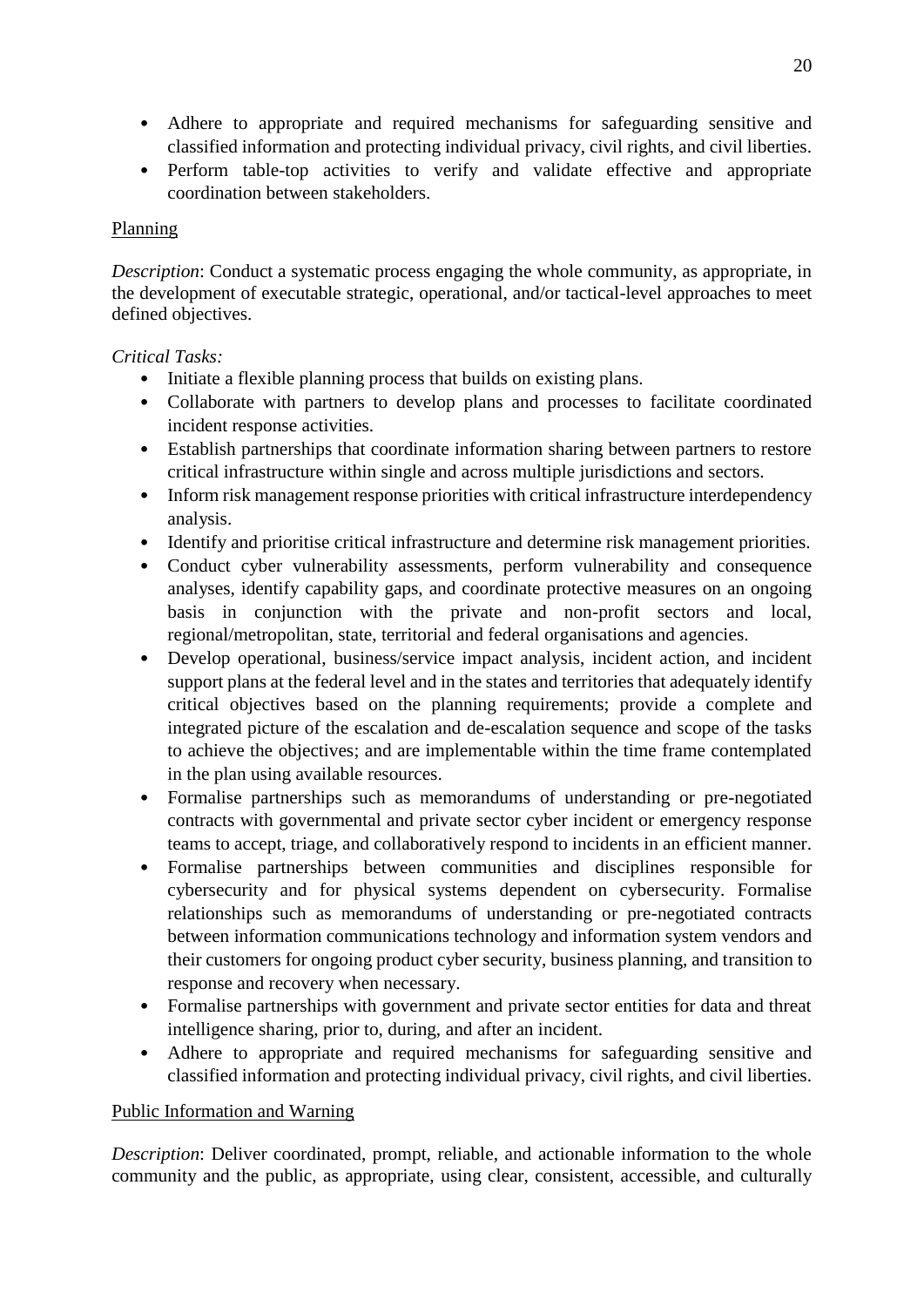and linguistically appropriate methods to effectively relay information regarding significant threat or malicious cyber activity, as well as the actions being taken and the assistance being made available, as appropriate.

# *Critical Tasks:*

- Establish accessible mechanisms and provide the full spectrum of support necessary for appropriate and ongoing information sharing among all levels of government, the private sector, faith-based organisations, non-governmental organisations, and the public.
- Share actionable information and provide situational awareness with the public, private, and non-profit sectors, and among all levels of government.
- Leverage all appropriate communication means, such as public alert and warning systems, public media, and social media sites.
- Adhere to appropriate and required mechanisms for safeguarding sensitive and classified information and protecting individual privacy, civil rights, and civil liberties.
- Respect applicable information sharing and privacy protections.
- Assure availability of redundant options to achieve critical public information, threat indication, and warning outcomes.

#### Screening, Search, and Detection

*Description*: Identify, discover, or locate threats of malicious cyber activity through active and passive surveillance and search procedures. This may include the use of systematic examinations and assessments, sensor technologies, or physical investigation and intelligence.

## *Critical Tasks:*

- Locate persons and networks associated with cyber threats.
- Develop relationships and further engage with critical infrastructure participants (private industry and state and territory partners).
- Conduct physical and electronic searches as authorised by law.
- Collect and analyse information provided.
- Detect and analyse malicious cyber activity and support mitigation activities.
- Adhere to appropriate and required mechanisms for safeguarding sensitive and classified information and protecting individual privacy, civil rights, and civil liberties.
- Respect defined limitations and frontiers of cybersecurity policy among collaborative security partners.

## Situational Assessment

*Description*: Provide all decision makers with decision-relevant information regarding the nature and extent of the malicious cyber activity, any cascading effects, and the status of the response.

- Coordinate the production and dissemination of modelling and effects analysis to inform immediate cyber incident response actions.
- Maintain standard reporting templates, information management systems, essential elements of information, and critical information requirements.